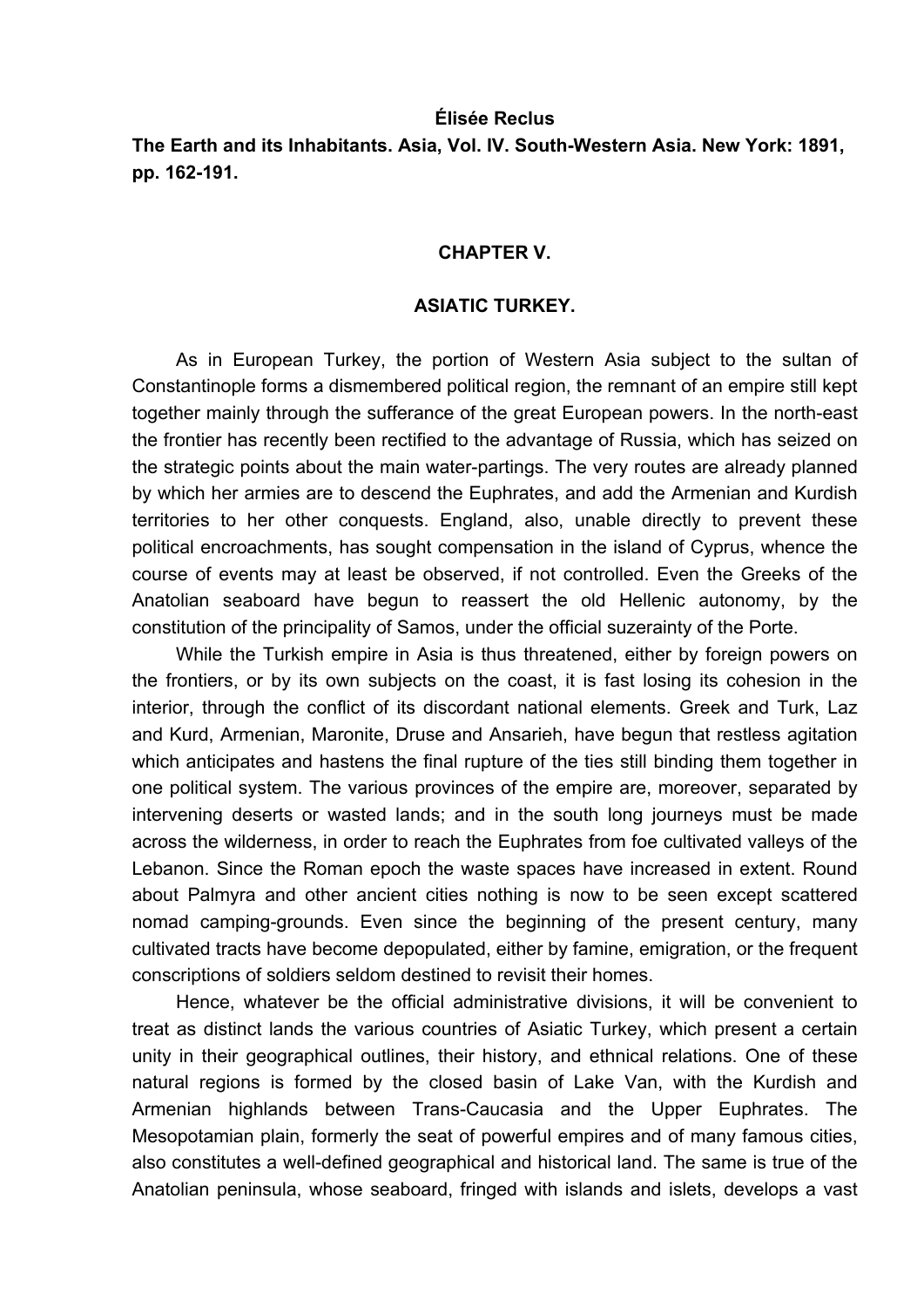zone of cultivated lowlands round about the thinly-peopled inland region of plateaux and saline steppes. Cyprus, now constituting a portion of the prodigious British empire, must also be studied apart, presenting as it does a distinctly original culture, intermediate between those of Greece and Phoenicia. Lastly, the long hilly district of Syria and Palestine, skirted on one side by the Mediterranean, on the other by the desert, forms a separate physical region, whose inhabitants have played a leading part in the history of the world by their discoveries, commercial enterprise, and diffusion of ideas. There remain the Turkish possessions on the Arabian seaboard, which are best considered in connection with the peninsula with which they form a geographical whole.

# **LAZISTAN, ARMENIA, AND KURDISTAN. (Black Sea Coast-Basin of Lake Van and the Upper Euphrates.)**

Although the present political limits of Asiatic Turkey no longer correspond with its natural frontiers, Mount Ararat forms at least a convenient corner-stone at the converging point of the Russian, Turkish, and Persian territories. From the depression between the Great and Little Ararat, where the three empires meet, the Turkish frontier follows for 90 miles to the west the water-parting between the Aras and Euphrates basins. This is confessedly a temporary arrangement, and to judge from past experiences, fresh wars must sooner or later be followed by fresh annexations to the Russian empire. Elburz, giant of the Caucasus, may repeat to Tandurek, Bingöl-dagh and Argaeus what it formerly said to Kazbek, in the lines of Lermontov: "Tremble! Peering towards the icy north, I behold sights of ill-omen! From Ural to Danube the clash of arms; brazen batteries moving forward with sinister rumblings; smoking fuses ready for battle!"

West of Ararat, the green plain of the Echmiadzin basin is skirted by a rugged volcanic chain, some of whose cones, such as the Chinghil and Perli-dagh, exceed 10,000 feet, or about 5,000 above the plain. But the range falls gradually towards the west and south-west, again rising towards the water-parting, and with other converging ridges forming the Bingöl-dagh, or "Mountain of the Thousand Lakes" (11,500 feet), whose winter and spring snows feed the streams radiating in all directions, east to the Aras, north and south to the Kara-su and Murad, the two main branches of the Upper Euphrates. Beyond this point the chief crest of these highlands runs for 150 miles westwards parallel with the Euxine seaboard. Here an opening is at last made for the Kara-su, which trends abruptly south-east to join the other branch of the Euphrates.

The Bingöl-dag is connected with the Erzerum Mountains by a lofty ridge running north, and forming an irregular water-parting east of the sources of the Kara-su. Along this line passes the great military highway between Erzerum and Kars. Here the culminating point is the Palandöken (10,450 feet); but farther west a still greater altitude is attained by several summits of the Perli-dagh, which is skirted by the first great bend of the Kara-su. North of the Erzerum basin the Bingöl is rivalled by the Ghiaur-dagh,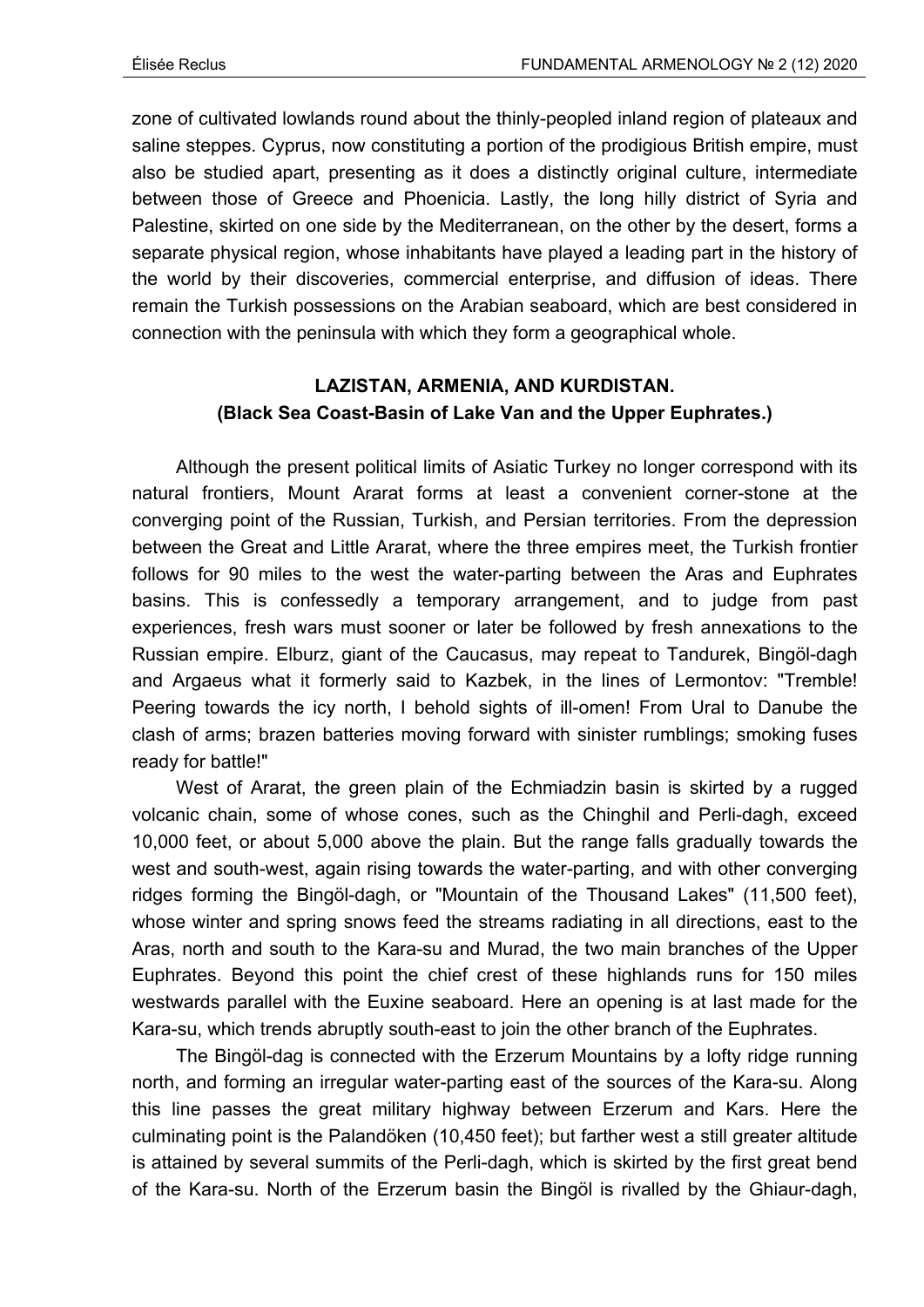another great centre of streams radiating in various directions. Such are the Tortum-su, which, after forming one of the finest waterfalls in the Old World, flows through deep lava gorges with walls 1,000 feet high, to the Choruk and Black Sea; several headstreams of the Aras and Kura, belonging to the Caspian basin, and lastly, the main source of the Euphrates, which flows to the Persian Gulf. The latter is associated with many local Armenian legends, and is regarded as sacred even by the Turks, who believe that while ordinary sins are washed away by the healing waters of the Euphrates, they prove fatal to those pursued by the wrath of Allah. After its junction with numerous other mountain torrents, the sacred stream descends into the Erzerum basin, where the extensive Sazlik swamps become flooded during the melting of the snows in spring. These swamps are probably the remains of an old lake formerly filling the Erzerum basin, although Radde failed, after a long search, to find any species of lacustrine molusc in its bed.

The hills encircling this basin are largely of igneous origin, as is evident from the regular cones rising here and there above the crest. At the very gates of Erzerum is a crater formerly filled with water, which has escaped through a deep gorge northwards to the Kara-su marshes. But the highest and most remarkable of these volcanoes is the Sishchik of the Ghiaur-dagh range, which rises to the north-west of Erzerum, 3,960 feet above the plain, and to an absolute elevation of 10,5.50 feet. From the centre of the crater, which resembles Vesuvius in shape, but greatly exceeds it in size, there springs a cone of black and brown scoriae, round which runs a grassy zone covered with flowers in spring.

# **THE LAZISTAN AND KURIDSTAN MOUNTAINS.**

The Kara-su Valley is skirted on the north by a chain of hills running mainly parallel with the Black Sea, and merging westwards in the Sivas plateau. This is the Paryandres of the ancients, now better known as the Kop-dagh, from a peak of that name rising 13,000 feet above the great highway between Erzerum and Trebizond. The pass crossed by this route, the most remarkable engineering work in Turkey, is 9,000 feet high, or about the same altitude as the Stelvio of the Central Alps. North of it is the Churuk Valley, which, with that of the Kharshut, or Gumish-Kaneh River, forms a surprisingly regular semicircular depression. From the port of Batum, near the mouth of the Churuk, to Tireboli, at the mouth of the Kharshut, the road runs along a vast avenue of peaks, and rises nowhere higher than the pass (6,330 feet) between the sources of the two rivers, near the village of Vavug. The vast crescent enclosed by these two streams is occupied by the Pontine Alps, a lofty range culminating with the Khachkar peak, about 12,000 feet. In these Lazistan highlands the paths are blocked by snow for six months in the year. "The birds themselves," say the natives, "are unable to fly over the hills in winter."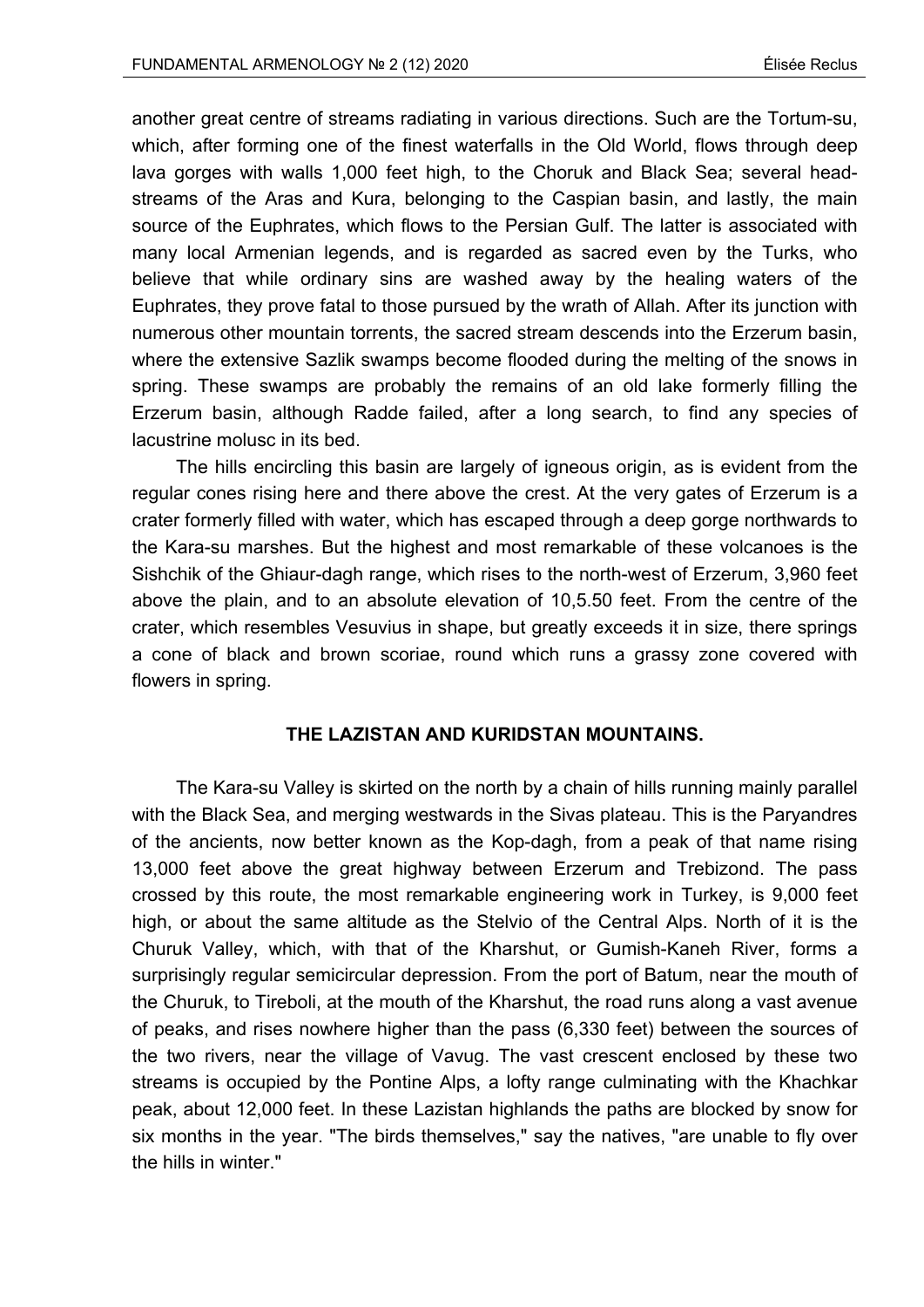The mountains coasting the Euxine, west of the Kharshut, towards the Kizil- irmak, although less elevated than the Pontine Alps, are still high enough to render the communications very arduous. They project lofty headlands at intervals seawards, one of which still bears the name of Yasun-burun, that is, Cape Jason, from the navigator of Greek legend. Numerous traces of old glaciers and moraines are visible in the upland valleys of the Pontine Alps, whose lavas, porphyries, and other eruptive rocks have been everywhere scored by the ice-streams. In this region the glacial period seems to have been preceded by the igneous activity, the only surviving indications of which are the frequent earthquakes and numerous hot springs at the foot and on the slope of the hills. According to Strecker, the Kolat-dagh (9,600 feet), rising above the main range over 30 miles south of Trebizond, is the Mount Theckes whence Xenophon's ten thousand first sighted the sea on their retreat from Babylonia. But this peak is scarcely accessible to an army on the march, while the descent on the north side is altogether impracticable. But south of it, and close to the route which the Greeks must have followed, there stands a hill 8,000 feet high, whence the Euxine is perfectly visible. On its highest point stands a monument of porphyry blocks some 30 feet high, surrounded by some truncated cones, which according to Briot, were erected by the Greeks to commemorate their arrival at the coast.

The vast labyrinth of the Anti-Caucasus, or Armenian Alps, comprises not only the region between the Kura basin, Black Sea, and Upper Euphrates, but also the extensive basin of Lake Van, south of Ararat, and the surrounding districts as far as the Persian frontier. Throughout the whole of this region the mean elevation of the land is very great. Even the lacustrine depression of Lake Dalik-göl, south of the Perli-dagh, stands at an altitude of 7,500 feet, whence its overflow is discharged to a tributary of the Aras. South of it flows the Murad, or Southern Euphrates, in a narrow rocky bed over 6,500 feet above sea level. Northwards this rugged upland region is bounded by the peaks of Ararat, southwards by the less elevated Ala-dagh, whence flow the highest headstreams of the Euphrates, at an elevation of 11,700 feet. Due east of this point stands the still loftier Tandurek (11,850 feet), known also as the Sunderlik-dagh, Khur, or Khori, which of all the Armenian volcanoes still preserves the most numerous traces of the former plutonic forces. The chief crater, over 3,000 yards in circumference and 380 deep, is now flooded by a small Alpine lake. But smoke still escapes from its flanks, and on the eastern slope is a cavern emitting vapours at a temperature of 265° F. Here is heard a continuous booming, which resembles the sound of distant artillery, and which, during one of the Russo-Turkish frontier wars, caused an alarm in the two hostile armies encamped in the neighbourhood. At the north-west foot of the Tandurek well up the copious sulphur springs of Diyadin, covering the ground with their many-coloured incrustations, and forming a thermal stream, which descends through a series of smoking cascades down to the icy waters of the Murad. Farther down the Murad itself disappears in a basalt underground channel, which is continued by a deep canon between two vertical rocky walls.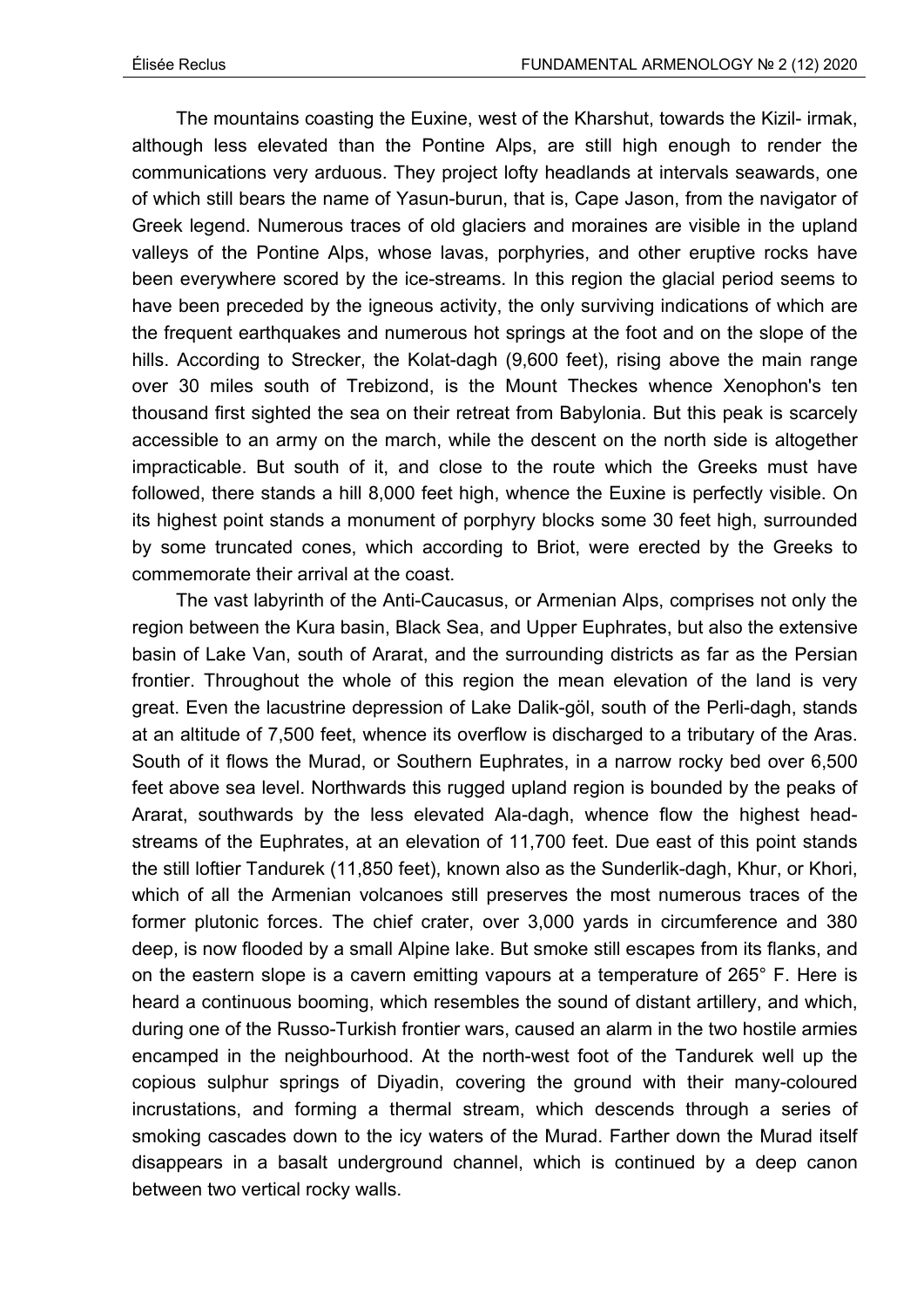The Tandurek is connected north-westwards with the Perli-dagh by a ridge, which is crossed by the route from Erzerum to Tabriz, and which would appear to form the true natural frontier between Turkey and Persia. But the eastern valley, watered by Lake Balik with its emissary of like name, is at present included within the limits of the Ottoman empire. The range running east of Tandurek over against Ararat also forms a natural frontier, both slopes of which are occupied by semi-independent Kurdish tribes between the two conterminous states. Eastwards this range projects a few short spurs, terminating with abrupt headlands towards Lake Urmiah. But in the direction of Lake Van several branches stretch for a long way westwards, gradually merging in the plateau, which has here a mean altitude of over 6,000 feet, while some of the peaks on the main range itself rise to an absolute height of 10,000 feet. The same elevation appears to be attained, if not exceeded, by the Hakkiari hills, which sweep round to the south along the southern shore of Lake Van. The circuit of mountains enclosing this lacustrine basin is completed on the north and north-west by another range, culminating with the extinct volcanic peak of Seiban, or Sapan, (about 12,000 feet), which, according to Tozer, is covered with snow for ten months in the year. This majestic cone, formerly supposed to rival Demavend in height, and associated with Ararat in the Armenian legends connected with the Noachian deluge, commands a magnificent prospect of the northern highlands, sweeping round in a vast curve of 180 miles from Ararat to Bingöl-dagh. Southwards is visible the side crater flooded by the Aghir-gol, or "Still Lake,'' beyond which stretches the basin of Van itself, with its inlets, bays, marshes, and encircling hills. At the west foot of Sapan lies the freshwater lakelet of Nazik, on the water-parting between Van and the Euphrates, to both of which it sends emissaries.

The last southern terraces of the Armenian plateau terminate above the Mesopotamian plains in a line of rugged cliffs scored by deep river gorges, but forming in their normal direction a regular north-western continuation of the Luristan border range. Immediately west of Lake Van rises the vast crater of the Nimrud-dagh composed entirely of scoriae, the south side of which is indented by an elliptic bay, section of another volcano now partly submerged. The whole of Upper Armenia is an igneous region, still subject to frequent earthquakes.

#### **LAKE VAN.**

Lake Van, the Tosp of the Armenians, whence its classic name of Thospitis, stands at an altitude of 5,400 feet; that is, 1,100 feet higher than Urmiah. It has an estimated area of 1,470 square miles, or somewhat less than its Azerbeijan neighbour, which, however, it considerably exceeds in depth, and consequently also in volume. On the east side, within 2 miles of the town of Van, the soundings give 80 feet of water, while the bed of the lake sinks to far greater depths along its southern shore. The great bay, however, which penetrates some 36 miles north-eastwards, forms a shallow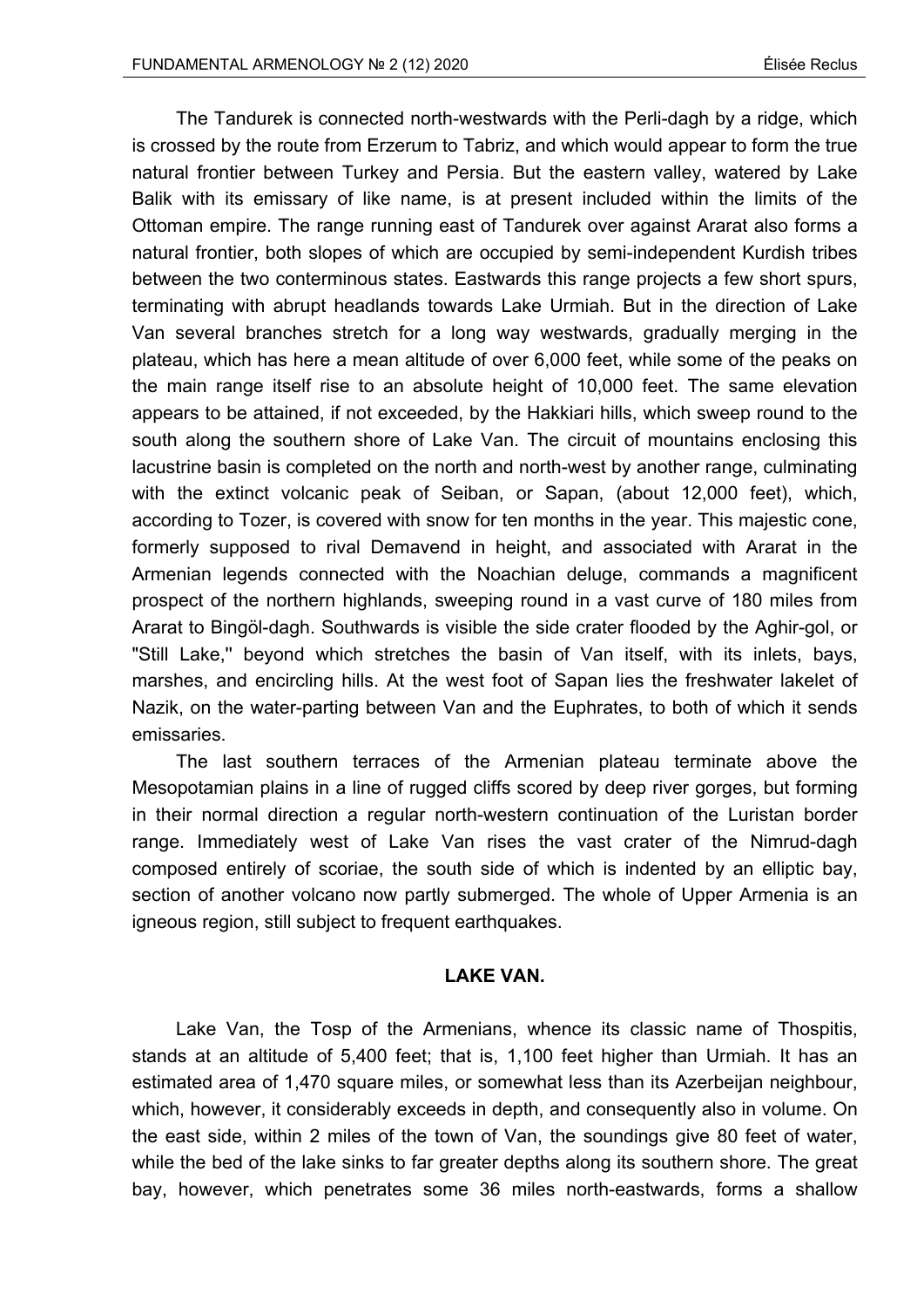expanse, where in spring the mountain torrents develop extensive alluvial deltas. According to a local tradition, this inlet was formerly a fertile plain watered by two streams which continued their winding course south-westwards to Bitlis. In any case, the data collected by Jaubert, Loftus, Strecker, and others, leave no doubt regarding the great changes of level undergone by this inland sea. Between 1838 and 1840 it rose from 10 to 13 feet, and a similar rising seems to have occurred early in the seventeenth century, the waters again subsiding after a few years. Several of the islets along the coast have at times been flooded, and old promontories have been transformed to islands constantly diminishing in extent. The highway skirting the north side has in the same way steadily receded farther inland. The town of Arjish, on the north-east bay, has almost entirely disappeared; while Adeljivas, on the north coast, is now threatened by the rising waters. On the east side also the lake is advancing towards Van, which has itself already replaced a more ancient city of that name. The village of Iskella has been partly abandoned, and the boatmen moor their craft to trunks of trees which now stand far from the shore. To these constant invasions are perhaps to be attributed the local traditions regarding large cities formerly swallowed up by the lake. What is the explanation of a phenomenon, the very opposite of what is observed in nearly all the other Asiatic lacustrine basins? Unless it be due to some local atmospheric currents attracting to this region more rain-bearing clouds than elsewhere, the reason given by the inhabitants themselves must be accepted. According to their statements the underground passages, through which copious streams formerly escaped to the head waters of the Tigris, have been partly effaced, and the reservoir receiving more supplies than can now be carried off by evaporation and subterranean emissaries, must continue to rise until an equilibrium is established, or until the excess is discharged southwestwards to the torrent of Bitlis. It is also stated that the neighbouring nomads have rolled a huge block to the head of one of the underground outlets, and since then the lake has been gradually but steadily rising. The lakelet of Erchek, east of Van, is also expanding, a circumstance which would seem to point rather at a change of the local climatic conditions. Erchek also resembles Van in its saline properties, but contains, according to Millingen, a strong proportion of arsenic.

Van itself is far too brackish to be potable by man or beast. But being still less saline than Urmiah, it contains a more developed fauna. At the mouths of the streams considerable captures are made of a species of fish wrongly identified by Jaubert with the anchovy of the Black Sea. As shown by the naturalist Deyrolle, it is a blay *(Cyprinus Tarachi),* which appears to avoid the more saline waters, and shows itself near the surface only in the spring, from March to May, when the fresh supplies from the melting snows are spread over the heavier salt layers found at lower depths. The saline deposits round the shores both of Van and Erchek, consist in even proportions of carbonate and sulphate of soda, utilised in the manufacture of soap, which is exported as far as Syria.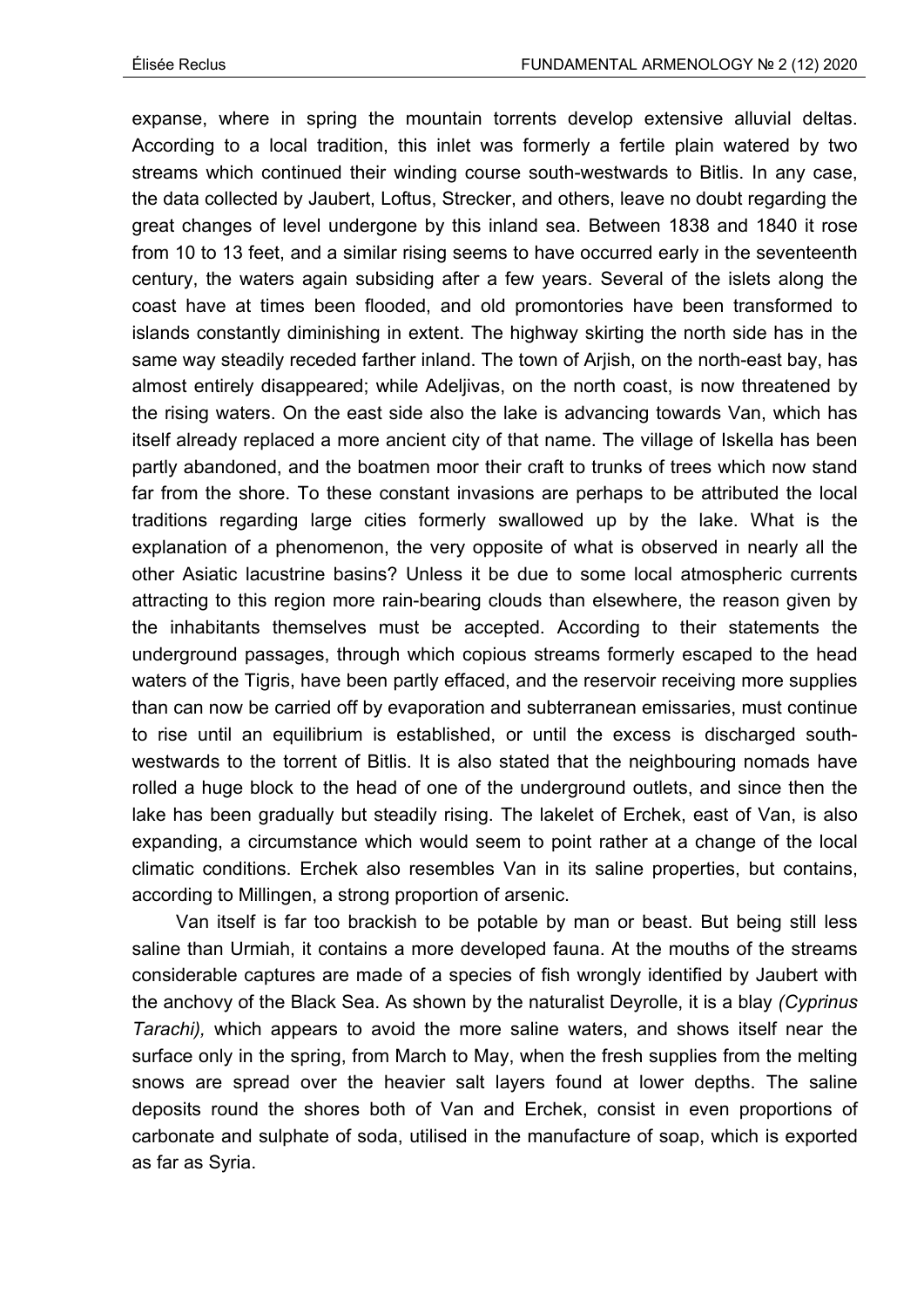Boats are rare on Lake Van, although Fanshawe Tozer recently crossed it in a fishing-smack, accompanied by a flotilla of five others, and a steamer was launched on its waters by the American missionaries in 1879.

## **CLIMATE-FLORA-FAUNA**

The very existence of Van, Urmiah, Gokcha, and of the numerous smaller lacustrine basins on the Akhaltzikh plateau, between Kars and Tiflis, is sufficient proof that the climate of the Armenian uplands is far more humid than that of Persia. The whole of Lazistan and the hilly region comprised by the ancients under the name of Pontus, lie, in fact, within the influence of the western and north-western winds, which bring from the Euxine an abundant supply of rain during the summer storms, and of snow during winter. Although the rainfall is less copious than on the southern slopes of the Caucasus, where the annual discharge exceeds 75 inches in Mingrelia and Imeria, it amounts to at least half that average in some of the more favoured valleys of Lazistan. In the absence of accurate returns, the mean yearly discharge may be approximately estimated at about 20 inches for the whole of the Armenian uplands.

On the other hand certain districts, such as the Olti plateau, shut off by lofty ranges from the rain-bearing clouds, have seldom sufficient moisture for agricultural purposes. Hence, as on the Caspian slope of Trans-Caucasia, the brooks have here to be collected in reservoirs, and dispersed in a thousand channels over the arable lands. But notwithstanding the barrier of the Pontine Alps, most of Southern Armenia is exposed to the influence of the moist winds, which blow from the Euxine across the Sivas plateau into the funnel-shaped upland valleys facing westwards. They prevail chiefly in winter, when they clothe with a thick mantle of snow the amphitheatre of hills about the head-waters of the Euphrates. In summer they are succeeded by the dry northern and eastern breezes from the great polar current, which traverse the Asiatic continent and melt the Alpine snows. A supply of moisture is also yielded by the southwestern winds from the Mediterranean, to which are due the soft, hazy outlines of the hills, and the delicate tints of the landscape, conspicuous even in clear weather. On the northern slopes the superabundant humidity from the Euxine is sufficient to develop rivers, such as the Choruk and Kharchut, whose volume is out of proportion with the extent of their basin. Enough remains even for the southern slope, where it feeds the Euphrates and Tigris, whose united stream in the Shat-el-Arab exceeds all other rivers between the Indus and the Danube. The Euphrates may thus be regarded as a great emissary of the Black Sea, whose evaporated waters are precipitated through this perennial channel into the Persian Gulf.

On the shores of the Euxine a tolerably mild temperature prevails throughout the year. Here the glass seldom falls 10° F. below freezing point, while the moderating influence of the sea prevents the summer heats from exceeding 77° F. But the Turkish Armenian uplands, lying beyond this influence, are subject to extreme vicissitudes of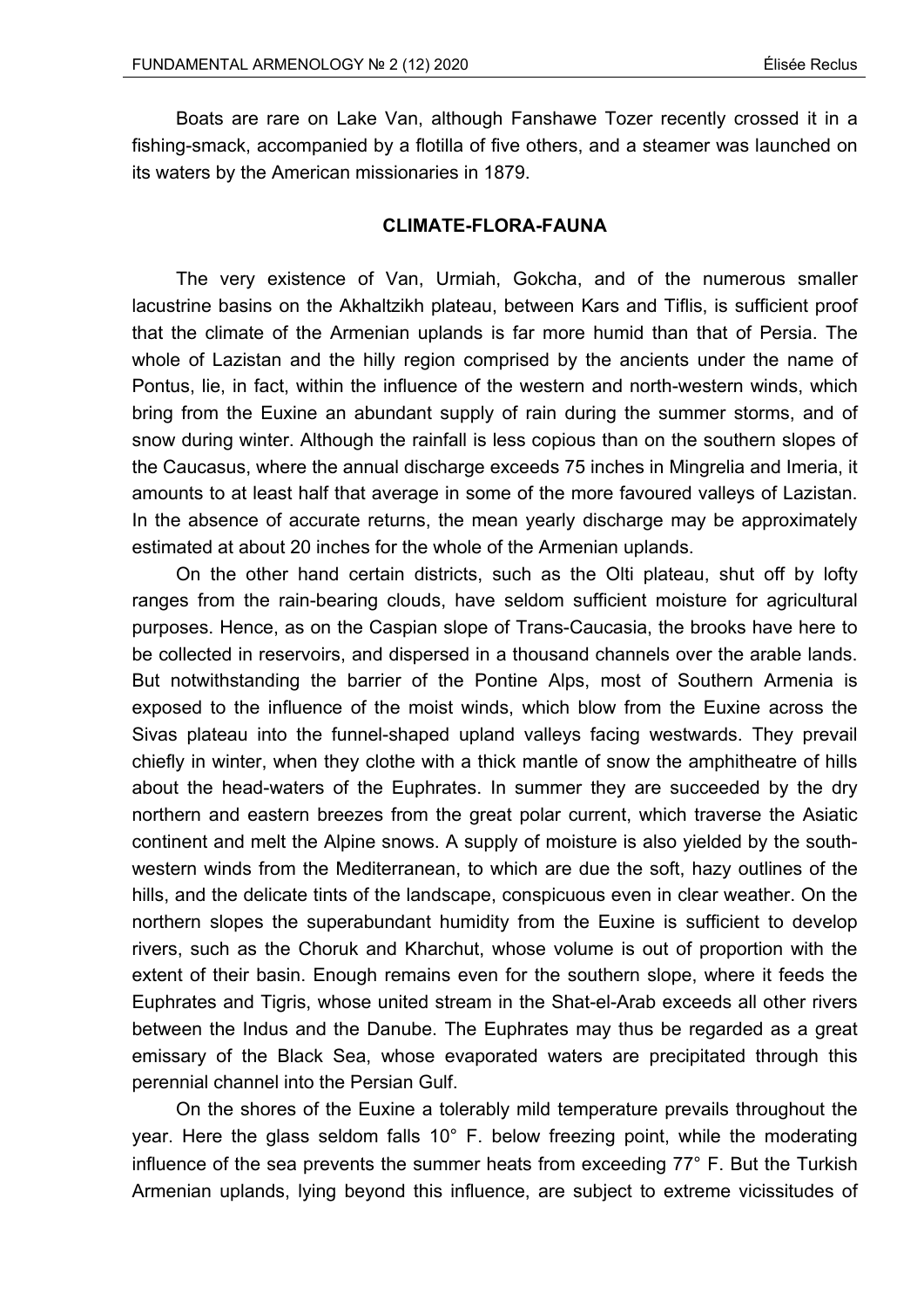heat and cold. There is scarcely any spring at Erzerum, where the winter snows rapidly melting, suddenly change the torrents into large rivers. Extended observations are still needed to form a just estimate of this climate, as compared with that of other countries in Europe and Asia, whose meteorological conditions are already determined. But differences of no less than 60° F. have been recorded between dawn and noon, while the glass seems to oscillate between the extremes of 13° F. and 112° F. of absolute cold and heat. The vegetation, retarded by the winter and spring frosts, is stimulated by the early summer heats, when all nature bursts suddenly into full bloom. Wheat is developed from sprout to ear within the space of two months; but it would soon be burnt up by the fierce midsummer sun, were it not supplied with sufficient moisture by artificial irrigation. This cereal is cultivated to an altitude of 6,000, and barley up to 7,000, feet; but at these extreme heights the crops are threatened by the sudden return of frost in the early autumn. On the whole, agricultural operations are confined to lower limits on the Armenian highlands than on the more northerly Georgian slopes of Caucasia. This is due probably to the form of the Armenian ranges, which give access through numerous openings to the northern winds, against which the Great Caucasus presents an unbroken barrier.

In the neighbourhood of the Black Sea, the vegetation resembles that of Mingrelia, but presents fewer species and a less varied display of bright colours. Lazistan, say the natives, is the land of fruits, while Armenia is supposed to be the original home of the vine, pear, and many other species. In the Trebizond district, the hills are clothed from base to summit with a rich vegetable humus, which supports a varied growth of garden plants, orchards, grassy tracts, evergreen and other trees. The towns and villages on the coast are surrounded by citron and olive groves, which are succeeded higher up by the walnut, oak, and chestnut. Beyond these comes the zone of scarlet rhododendrons and azaleas, to the latter of which has been attributed the poisonous action of the honey that intoxicated or demented the Greek soldiers of Xenophon's expedition.

Further inland the Armenian highlands are mostly destitute of arborescent vegetation. Nothing is seen but bare rocks and pastures, in a region which might be covered with timber. Hence animals and even birds are rare, most of the slopes being occupied by nomad pastors, with their flocks of fat-tailed sheep, guarded by half wild collies, which are often more dangerous than bears or wolves. There is also a good breed of horses, extremely gentle yet full of spirit, but inferior in strength to the Turkoman and in graceful action to the Persian species. But the chief resource of the whole of this region is the sheep, of which as many as forty millions are said to be found between Ararat and the Persian Gulf. At the beginning of the century Jaubert estimated at 1,500,000 the number sent annually to Constantinople from the Armenian uplands. Aleppo, Damascus, and even Beirut, are supplied with mutton from Armenia and Kurdistan, and during their campaigns the Turkish armies largely depend for their provisions on the region of the Upper Euphrates.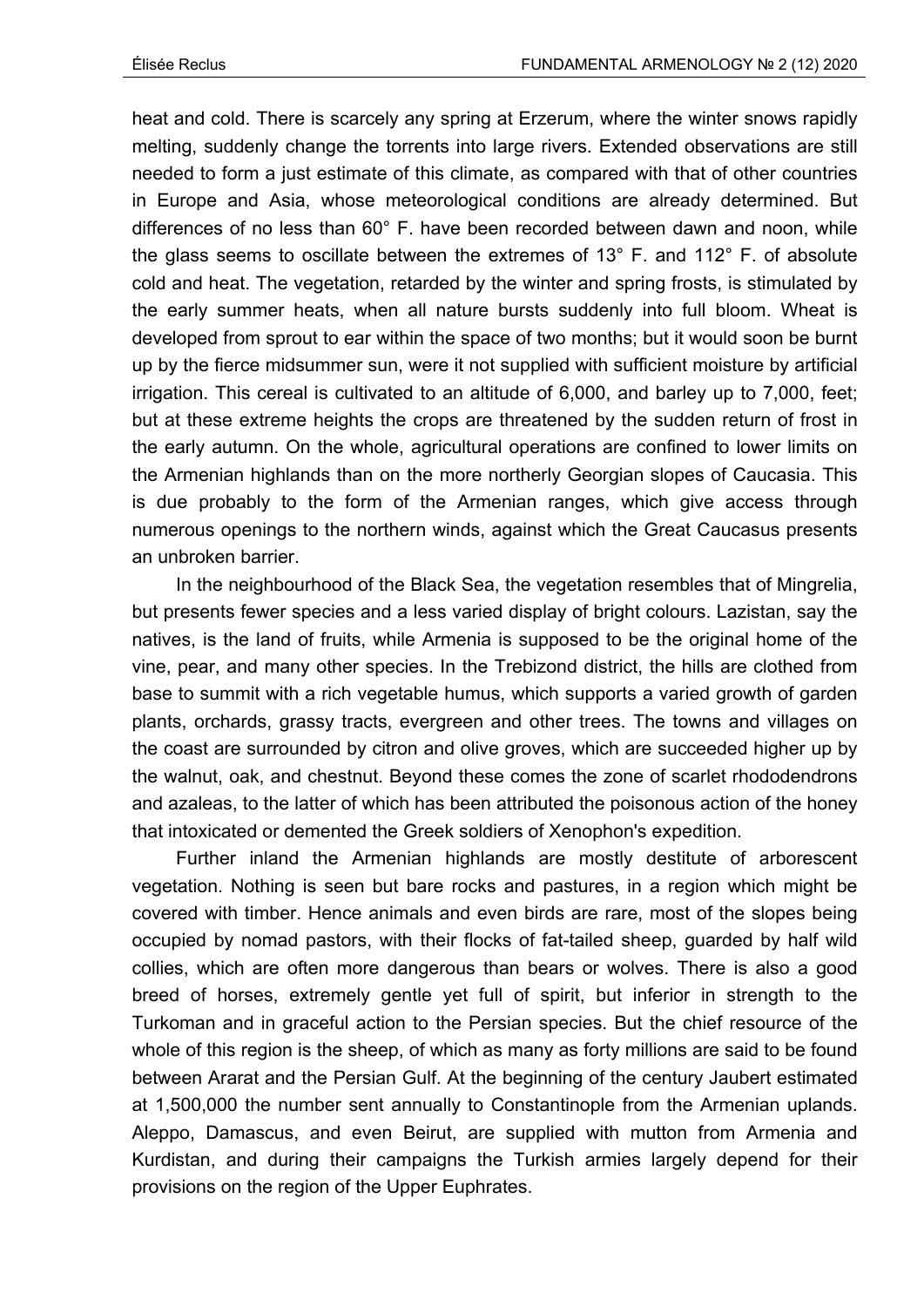## **INHABITANTS - THE LAZES AND ARMENIANS.**

The inhabitants of Lazistan, Turkish Armenia, and Kurdistan, estimated altogether at upwards of two millions, belong mainly to the same ethnical groups as the populations of Trans-Caucasia. Here the political frontier forms no ethnographic partingline. On both sides dwell peoples of Georgian stock; the Turkish Erzerum, like the RUssian Erivan, belongs to the Armenian domain; Kurdish nomad pastors frequent the shores of lake Van as well as those of lake Gokcha. At every fresh Russian conquest, migrations, forced or voluntary, have taken place between the conterminous states. Between 1828 and 1830 over 100,000 Armenians passed from Turkey and Persia into Russian territory, where they received the lands of the Turki and Kurdish immigrants into the Mohammedan countries. Since 1877 similar shiftings of the populations have taken place between Turkish Armenia and the provinces annexed to Russian Trans-Caucasia. The Turks of Ardahan and Kars have retired to Erzerum and Sivas, those of Artvin to the Van plateau, the lands thus left vacant being occupied by Armenians from the Upper Chorukh, from the Erzerum and Van districts. In this readjustment of the populations, the Ottoman empire has on the whole benefitted most. The Mussulmans almost unanimously flee from their new Russian masters, whereas many Turkish Armenians prefer the misrule of the pashas to the meddlesome interference of the Muscovite administration. Thus the chief result of the Russian invasions has been to transform Armenia into another Turkestan.

Nevertheless these displacements, which have been constantly accompanied by a frightful mortality caused by famine, fever, homesickness, and hardships of every sort, are still far from having produced an ethnological grouping coincident with the conventional political frontier. In case of fresh conflicts with the Porte, Russia naturally derives great diplomatic and military advantages from the presence of kindred communities in the conterminous provinces. On behalf of her Trans-Caucasian Georgian subjects, she acquires a right or pretext for interfering in the affairs of their Laz brethern in the Trebizond district. As mistress of the Kurdish pastors, she may claim the prerogative of maintaining order amongst these restless nomads on both sides of the frontier. But especially as possessor of the holy city of Echmiadzin, and guardian of the Armenian Christians, she may feel called upon to insist upon those administrative reforms which British influence has hitherto been powerless to introduce into Turkish Armenia. In European Turkey, Russia has successfully interfered on behalf of the Bulgarians, and obtained for them an autonomous territory stretching nearly to the Gulf of Salonica. In the same way, when the occasion serves, she will be ready armed with a pretext for intervention in favour of the Armenian communities scattered over Western Asia from Erzerum to the Gulf of Alexandretta, over against Cyprus, England's new acquisition in the East. England herself can scarcely expect to offer an efficacious guarantee against farther Muscovite encroachments on the present limits of the Ottoman empire. She can no longer control the course of events in these regions, and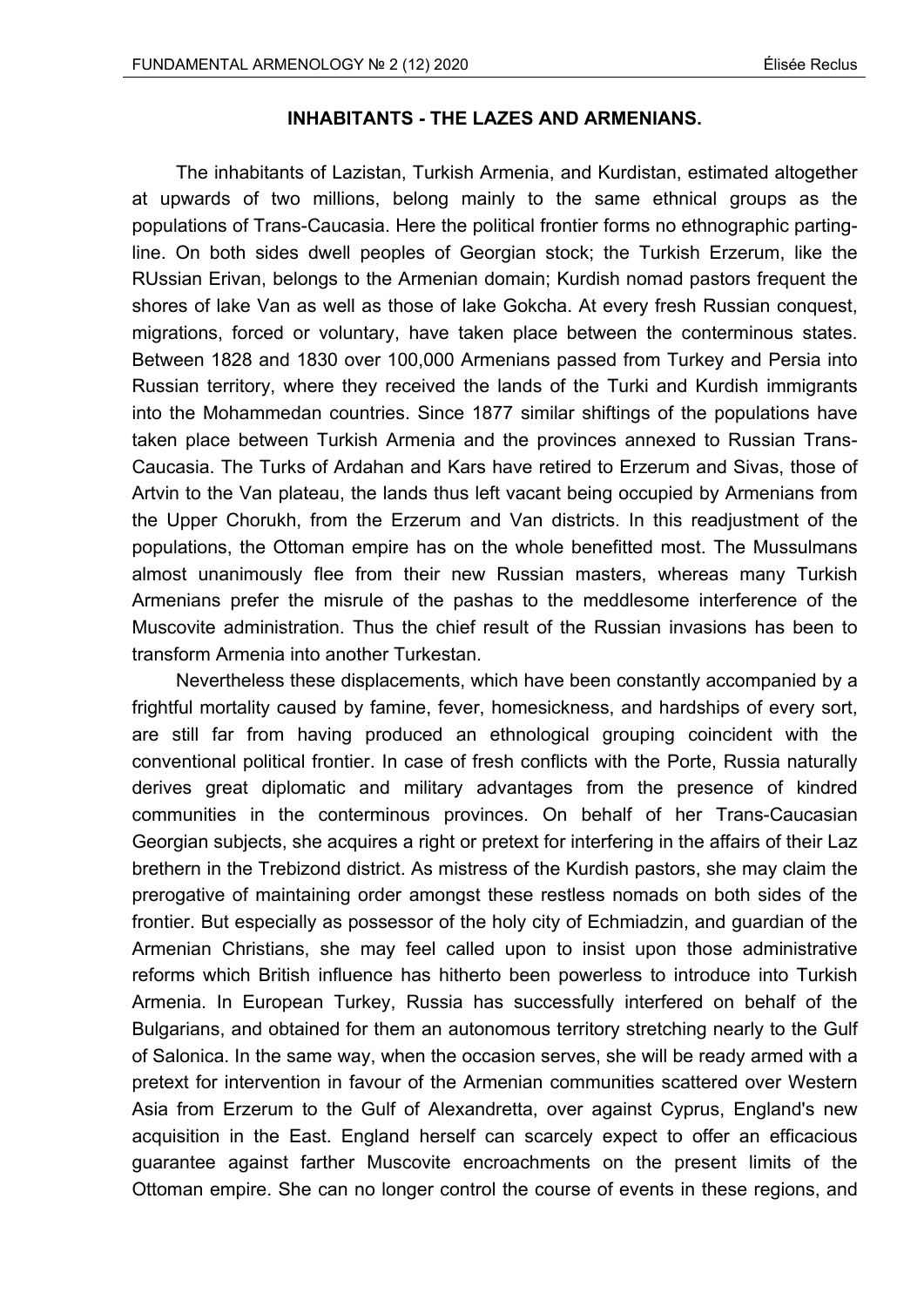the refusal or neglect of the Turk to introduce the much needed reforms will merely serve an excuse for withdrawing from her new "Protectorate."

It is sad to reflect that such a rich land, one of the fairest, and formerly one of the most productive in the temperate zone, is now so little utilised by man. The population, which cannot be estimated at more than ten or twelve to the square mile, seems to be even diminishing. Yet the dominant Turki race, although still mostly in the tribal state, possesses many sterling qualities, which ought to secure it a considerable part in the common work of human progress. Laborious, long-suffering, persevering, the western Turkoman unweariedly returns to field labours interrupted by invasions. Conscious of the renown of their forefathers, the Kara-Koyunli and the Ak-Koyunli - that is, the "Black" and "White Shepherds" - preserve a feeling of national cohesion unknown to most of their neighbours. Hence the facility with which they absorb fresh ethnical elements, such as Lazes, Circassians, and Kurds, who gradually become assimilated to the ruling race, especially in those districts where nomad habits have given place to agricultural pursuits. For Turkey the true source of regeneration lies rather in these vigorous Turkoman peasant communities than in political alliances or "European capital."

The Lazes of the seaboard and the Ajars of the coast ranges between Batum and Trebizond, are Mohammedans of Georgian stock, endowed with the same fine physical qualities as their Trans-Caucasian kinsmen. Their speech is closely allied to that current on the Mingrelian lowlands, but affected by Turki and Greek elements. At the same time, the migratory habits and different religious and political institutions of the Lazes, cause their dialect to diverge more and more from that of the Russian Georgians, and become more assimilated to the Turkish, which has even already displaced it in some districts on the Upper Chorukh river. These mountaineers are a hardy, industrious race, fond of adventure, formerly much addicted to piracy on the Euxine waters. They are now chiefly occupied with fishing, agriculture, and the transport of merchandise, while thousands seek employment as porters, coppersmiths and tide-waiters in Constantinople. In Lazistan proper, which reaches westwards to Cape Kemer, the inhabitants are almost exclusively of Laz stock. But beyond this point, in the direction of Trebizond and Platana, Laz communities become gradually less numerous, and more interspersed with Greek and Turkish populations. Next to them the most important ethnical elements are the Cherkesses, Abkhasians, and other refugees from the Caucasus, about 6,000 of whom are annually moving westwards. The Armenians have only a small group of villages about Kopi, on the frontier of the Batum district, and the Greek colony is reduced to a few isolated families in the towns along the coast. In certain inland villages, especially at Jivislik, on the road from Trebizond to Gumishkaneh, there occurs an intermediate class of "Mezzo-mezzos," in the rooming speaking Turkish and visiting the mosques, in the evening conversing in Greek and celebrating Christian rites. These half caste Hellenes and Lazes have by some been identified with the Macrones, who, according to Herodotus, practised circumcision, and who may have consequently been regarded as a sort of Mussulmans before the Moslem conquest.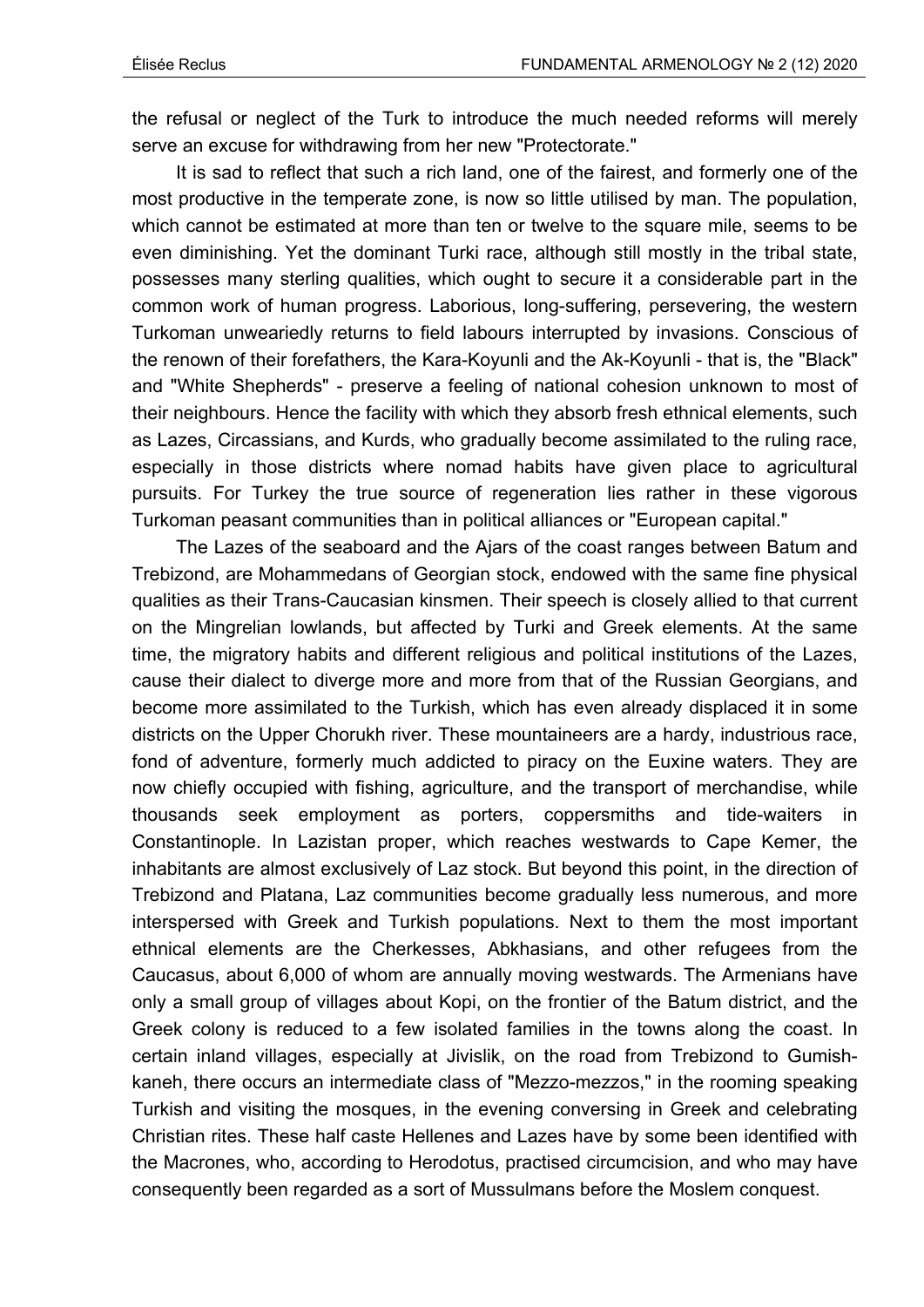Although nowhere in Trans-Caucasia or Asiatic Turkey forming a compact national community, the Haikans (Armenians) form the dominant population on the southern slope of the Chorukh Valley, as well as on the main branches of the Upper Euphrates. They are also in exclusive possession of some upland valleys in the Jihun basin, Asia Minor, where the traditions of the old Armenian empire are still best preserved. The total number of Armenians in the provinces left to Turkey has been variously estimated, according to the political bias of the writers, at from 500,000 to 2,000,000 or 3,000,000. They may approximately be calculated at some 700,000 or 800,000 - that is to say, about one third of the whole Armenian nation. In Erzerum, as in Constantinople, they are distinguished from the Turks by their greater love of instruction and industrious habits. In the vilayet of Van they have almost a complete monopoly of the local trades. They readily migrate, and thousands are now settled in Constantinople, and the other cities of European and Asiatic Turkey, where they find employment especially as builders, artisans, and carriers.

## **THE KURDS.**

While the centre of gravity of the Armenian nationality now lies at the foot of Mount Ararat within Russian territory, the Kurds are concentrated chiefly on the Van plateau, whence their numerous tribes radiate over a vast extent of country. Including in this group the Luri and Bakhtyari of the Persian border ranges, and the various nomads removed by the Persian sovereigns to Khorassan and the Baluch frontier, their domain is found to stretch for about 600 miles from the neighbourhood of Ramadan to Aintab, with a mean breadth of 150 miles. But the few tribes scattered amongst the Armenians, Georgians, and Tatars of Russian Trans-Caucasia, have little cohesion with the Persian and Turkish divisions of the family. The majority recognise the sovereignty of the Porte, although various communities, especially in the Dersim highlands, south-west of Erzerum, still form petty semi-independent states. Elsewhere also, and notably in the basin of the Great Zab, they constitute a compact nationality, powerful enough to aspire to political autonomy in the Turko-Persian border lands. Attempts have even been made to found a common league or confederacy of all the Kurdish tribes, which, however aggressive towards other races, seldom quarrel amongst themselves.

Scattered over such a vast range, the Kurds naturally present considerable diversity of physical types. In some respects they even form distinct ethnical groups, some being affected by Turkoman or Tatar, others by Armenian or Persian elements. Certain tribes, regarded as of pure Armenian stock, are supposed to be descended from old Christian communities converted to Islam. Nearly all the Turkish soldiers stationed in the Kurdish highlands intermarry with the natives, whereby the physical appearance becomes still farther modified. Some are noted for their coarse and even ugly features, while others rival the finest Cherkesses in grace and symmetry of form. Those of the Urmiah and Van basins, who are regarded as the descendants of the Kudraha,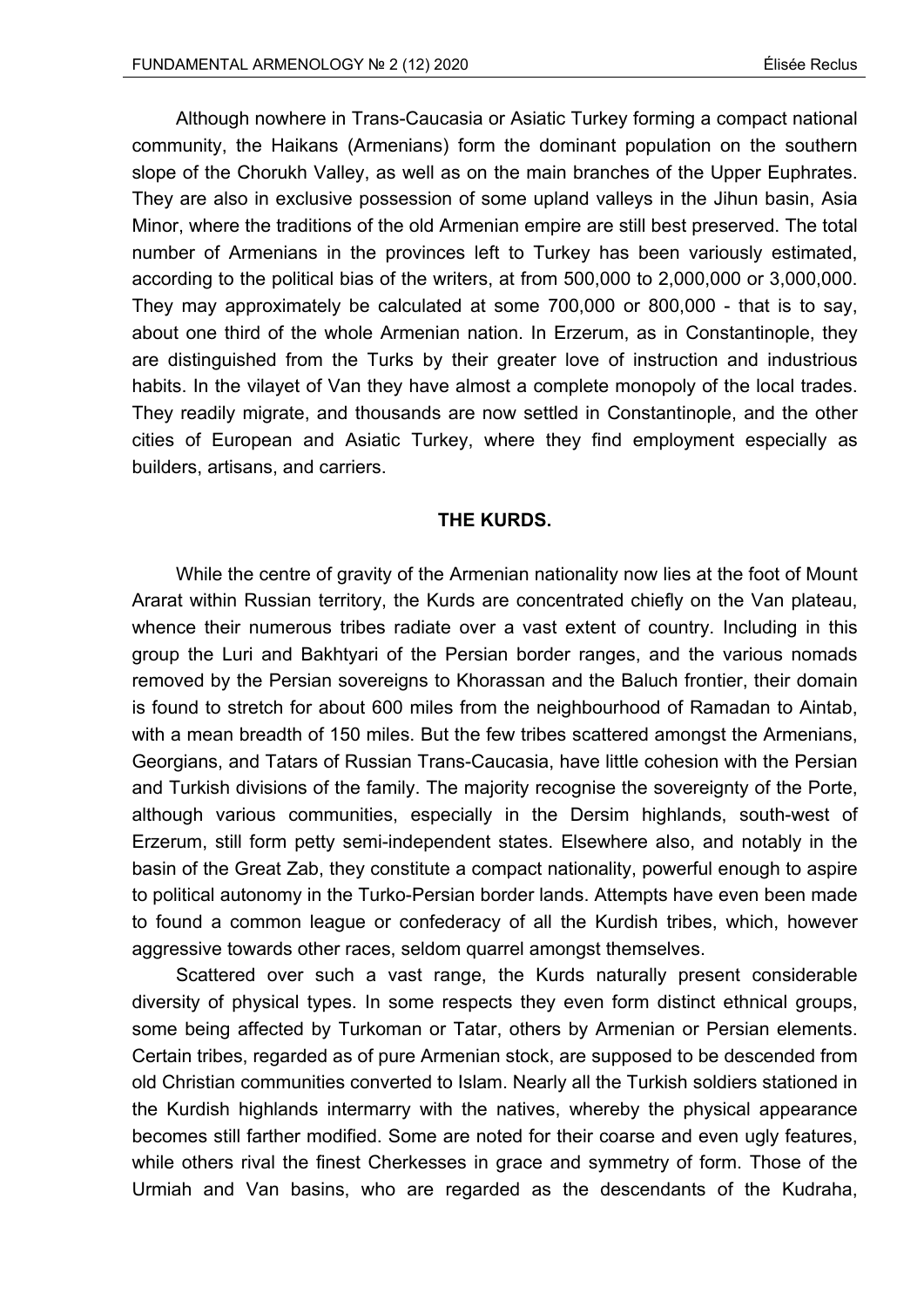mentioned in the Persepolis inscriptions (the Kardukhi and Gordyans of Greek writers), are of middle size and thick-set, with a haughty expression; while those of the Persian frontier have generally a receding brow, wide eyebrows, long lashes, large mouth, projecting chin, pointed aquiline nose. Many, especially of the Persian tribes, dye their bushy beards and hair red or black, although naturally light hair and even blue eyes are far from rare. Five skulls measured by Duhousset are strongly brachycephalic, thus presenting a marked contrast to the East Persian, Afghan, and Hindu crania. But no general conclusion can be drawn from such partial measurements, still less from the vague comparisons made by the American missionaries with the Redskins of the New World.

The children are very pretty, and the features of the women, who never go veiled, distinguished by great regularity, large eyes, aquiline nose, robust figure, deep black hair, well harmonising with a slightly brown or swarthy complexion. Unfortunately they are too often disfigured, like their Hindu sisters, by the gold ring passed through the nostrils. Both sexes are fond of finery, bright-coloured, costly robes, high head-dresses, enveloped by the men in gorgeous turbans. The Kurd completes his costume by an arsenal of small-arms-revolvers, knives and yatagans - attached to the girdle, rifle swung to a shoulder-belt, a long lance decorated with ribbons and carried in the hand. But this is mere parade, most of such encumbrances being dispensed with in actual combat.

Most explorers and missionaries that have resided any time amongst them have recognised two well defined castes, descended probably from distinct ethnical stocks, and known as the *Kermani* or *Assireta* - that is, nobles - and *guran,* or peasants. The latter, four or five times more numerous that the former in South Kurdistan, are regarded, not without reason, as the descendants of a conquered and enslaved race. Like other serfs attached to the soil, they are known in Turkey as raya, or riots. In certain districts they are compelled to till the land for masters who claim over them the right of life and death. Under no circumstances can they rise to the rank of warriors, but, like cattle, change their owners according to the vicissitudes of battle. On the other hand, the military, or noble caste, would be dishonoured by agricultural labour. Besides stock-breeding, their only occupation is pillage and warfare, either on their own account or as mercenaries. The type is inferior to that of the Gurans, being marked by angular features, small sunken eyes, heavy figures. Amongst them are also found a few Chinghianehs, or gipsies, differing in no respect from those of Europe; and the Tere-Kamehs, who occupy about a hundred villages near the Persian frontier, and who, owing to their Turki speech, are regarded as of Tatar descent.

Like the race itself, the Kurdish language presents a great diversity of form, although the common structure is essentially Iranic. The vocabulary has been enriched in the east by Persian, in the west by Arabic and Turkish words, in some district even by Syriac and Russian terms. The Zaza, current at Mush and Palu, presents certain analogies with the Ossetian of the Caucasus; and, according to Lereh, there are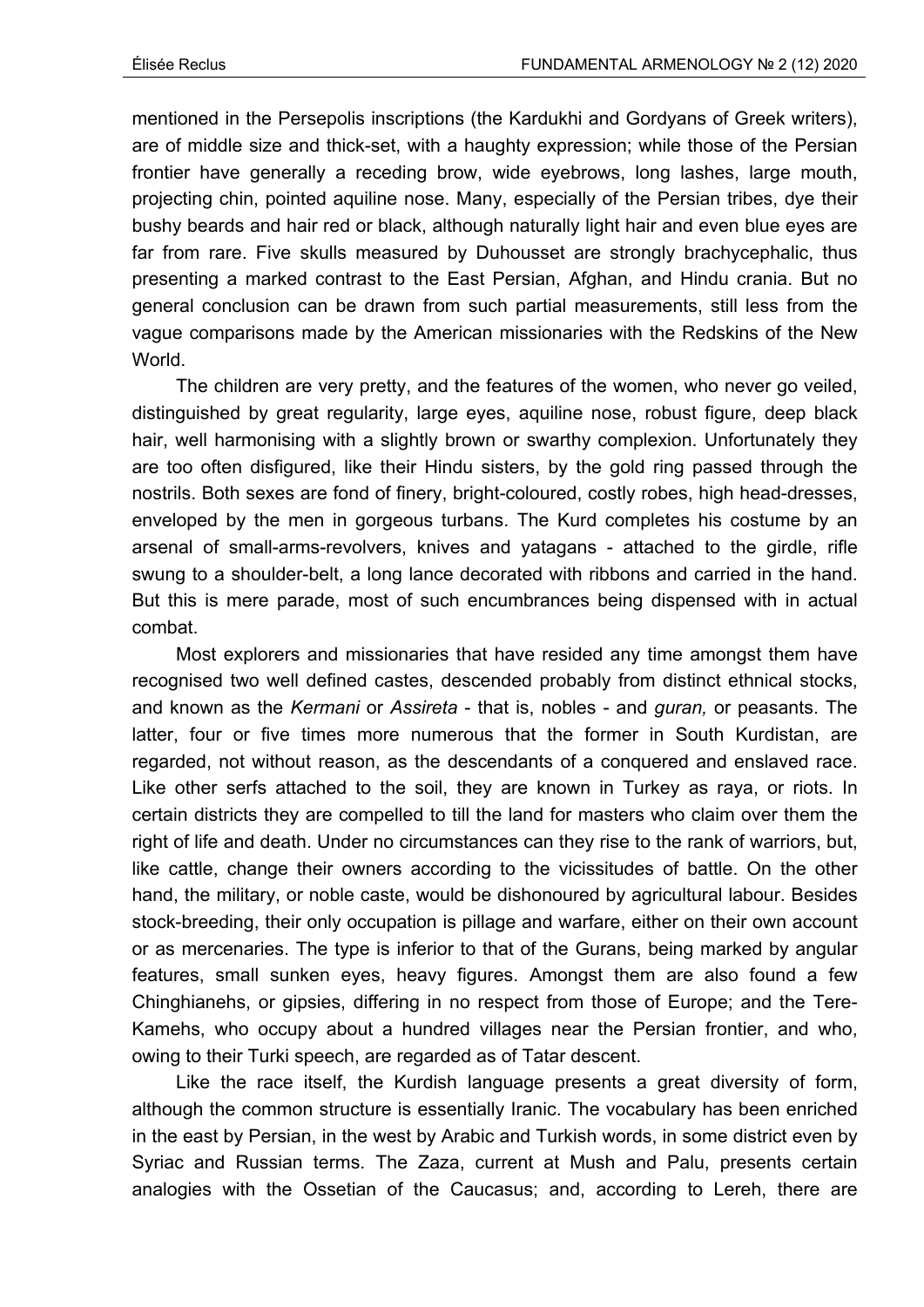altogether five distinct dialects, one of which, the Kermanji, is spoken by all the tribes west of Mossul. All these idioms are harsh, sounding like a series of explosions, yet less affected by sibilants and gutturals than most of those current amongst the surrounding peoples. To the national literature, consisting of a few songs in praise of their heroes and wild mountain scenery, the American missionaries have added a translation of the Bible and a few religious works. Having no distinct writing system, the Kurds employ the Arabic as modified by their Persian neighbours, and the lettered classes usually exchange the rude national speech for the more cultured Turkish or Persian.

Neither Baluch, Bedouin, nor Apache has developed the marauding instinct to a higher degree than have the warlike Kurd tribes. The chief, whose mountain fastness commands like an eyrie the entrance of the gorges, entertains a band of freebooters, who scour the surrounding highways, and sweep the plunder into his inaccessible den. Armed robbery is regarded as the most honourable of deeds; but smuggling, which might be so easily carried on in an upland region on the confines of three empires, is held in contempt. Advantage, however, is taken of the conterminous frontiers, in order to organise excursions now against one, now against another of the neighbouring states, and when pursued rapidly retire across the border. It is to avoid these dangerous hereditary foes of their race and religion that so many Armenian communities have forsaken their homes and withdrawn to Russian territory. In many districts of the plateau, a chronic state of blockade is kept up against whole towns and groups of villages, where the inhabitants live in constant dread of the marauders. The drastic measures, such as impaling and the stake, taken against them, instead of striking terror into these brigand tribes, have often the effect of stimulating them to frightful reprisals. Suppressed in one place, the incessant struggle breaks out in another, at times compelling the Turkish Government to fit out costly military expeditions. According to Polak, there is one Kurdish sect which strictly forbids the plunder of the living, in consequence of which these sectaries first scrupulously murder their victims before rifling them. Nevertheless, under ordinary circumstances, human life is respected, and clothes and provisions are even occasionally left to the poor in the villages plundered. Bloodshed is avoided except in the case of personal or hereditary feuds, when the laws of vendetta may be enforced in the mosque itself. The chiefs, to whom all yield blind obedience, keep open table, and return in banquets the presents exacted and the products of their plundering raids. The stranger also is well received when he presents himself as a guest.

Notwithstanding their warlike habits and marauding propensities, the Kurds are on the whole more honest and trustworthy than the surrounding races. In general they respect their women, who enjoy for greater freedom than their Turkish and Persian sisters. But the incessant toil to which they are condemned renders their existence so burdensome that mothers are said frequently to make away with their female offspring, in order to save them from their hard lot. But, unlike the Circassians, whom they resemble in so many other respects, they have never been accustomed to sell them to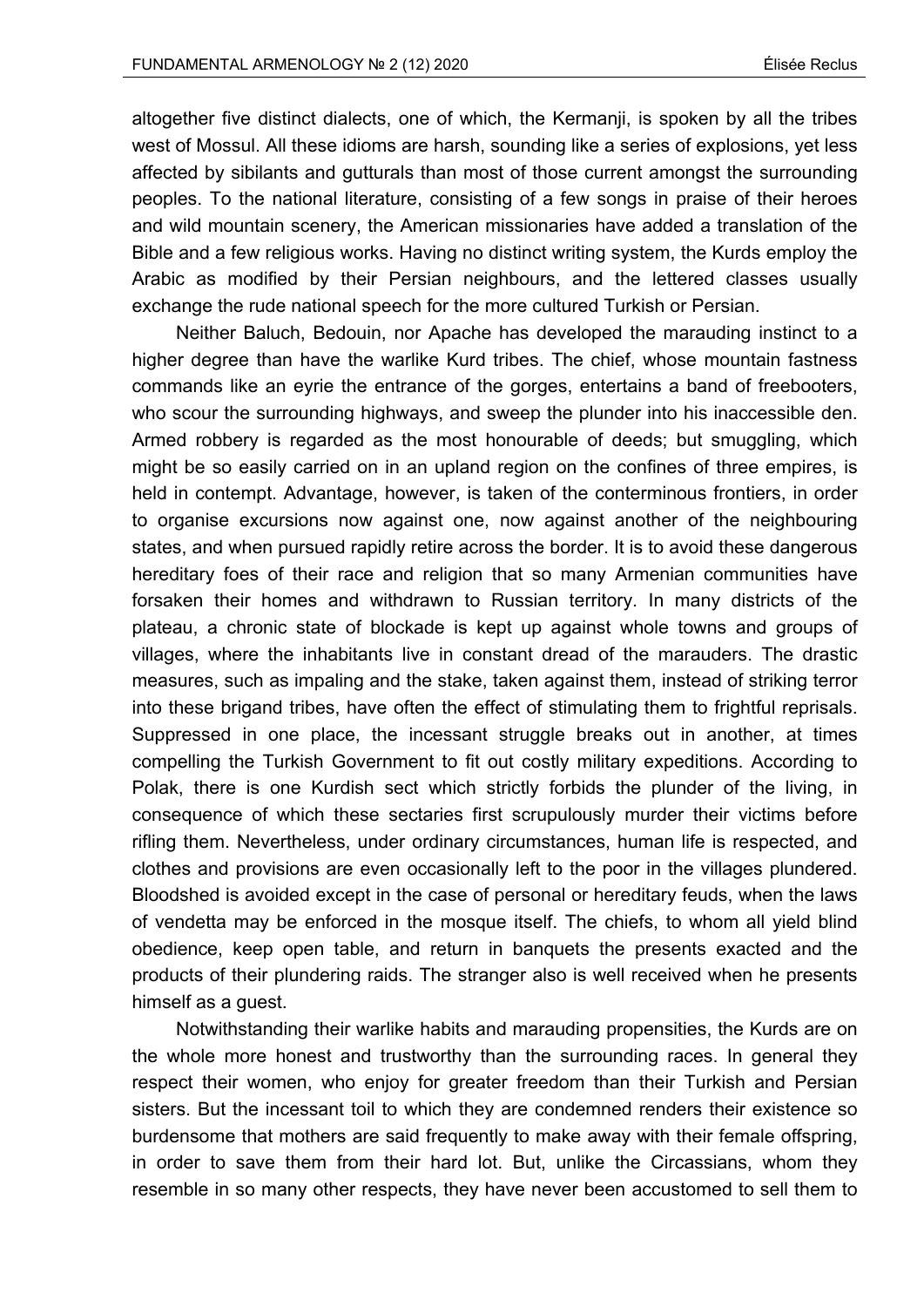the purveyors of the Turkish harems. Notwithstanding their many sterling qualities, the Kurds are threathened with extinction in many districts in Persia and Turkey, where they are diminishing in numbers, and here and there merging in the surrounding populations. The serfs, who constitute the bulk of the nation, have no interest in maintaining the relations binding them to the warlike caste, which on its part is condemned to exhaustion by its very mode of existence - a perpetual warfare against all their neighbours. Religious animosity contributes to the work of destruction, at least in Persia, where three-fourths of the Kurds are zealous Sunnites, and consequently regarded by the Iranian Shiahs as heretics deserving the worst of fates.

# **THE KIZIl-BASHES, YEZIDIS, AND NESTORIANS.**

In this land of transition, where the remnants of so many peoples have become amalgamated, traces have survived of the most varied forms of worship. A Kurdish community in the sanjak of Sert, has even been mentioned as professing no religion. Amongst the tribes on the Armenian and Kurdistan plateau there exist not only members of every Mohammedan and Christian sect, but also unconscious heirs of the old Persian Mazdeism. The Kizil-Bashes, or "Red Heads," a term applied in Afghanistan and other eastern countries to peoples of Persian stock, are for the most part Kurds. Of 400,000 of these sectaries not more than 15,000 are of Turkoman descent, while two or three tribes call themselves Arabs. The Red Heads, who are centred chiefly in the middle Euphrates basin, on the banks of the Ghermili and Upper Kizil-irmak, are included by the Mussulmans among the Christian sects, because they drink wine, allow their women to go unveiled, and practice the rites of baptism and communion. They are also accused, rightly or wrongly, of celebrating nocturnal feasts or orgies, in which unbridled licentiousness prevails. Hence the term Terah Sonderan; or "Extinguishers of Lights," by which they are commonly known. Their religious chief resides in the Dersim district, near the river Murad.

Other detested sectaries are the so-called "Devil Worshippers." These Yezidi, or Shemsieh Kurds, although they number scarcely 50,000 souls altogether, are scattered over a very wide area. Their chief settlement is in the Sinjar hills, north of the Mesopotamian plain, but they are also found on the Van and Erzerum plateaux, in Persia and in Trans-Caucasia, near the east bank of Lake Gokcha. One of their colonies is even said to have penetrated westwards to the Bosphorus, over against Constantinople. Hated by all their neighbours, persecuted and reduced by famine and epidemics even more than by the sword, they have nevertheless contrived to survive from age to age, with nothing to sustain them except their faith, and the memory of their trials and afflictions. They pretend that their great saint, Sheikh Adi, wrote a code of doctrine, the so-called Aswat, or "Black" Book. But the assertion is unsupported by any documentary evidence. The autonomous Sinjar Yezidis, half-caste Kurds and Arabs, were mostly exterminated in 1838, when those who had taken refuge in the caves were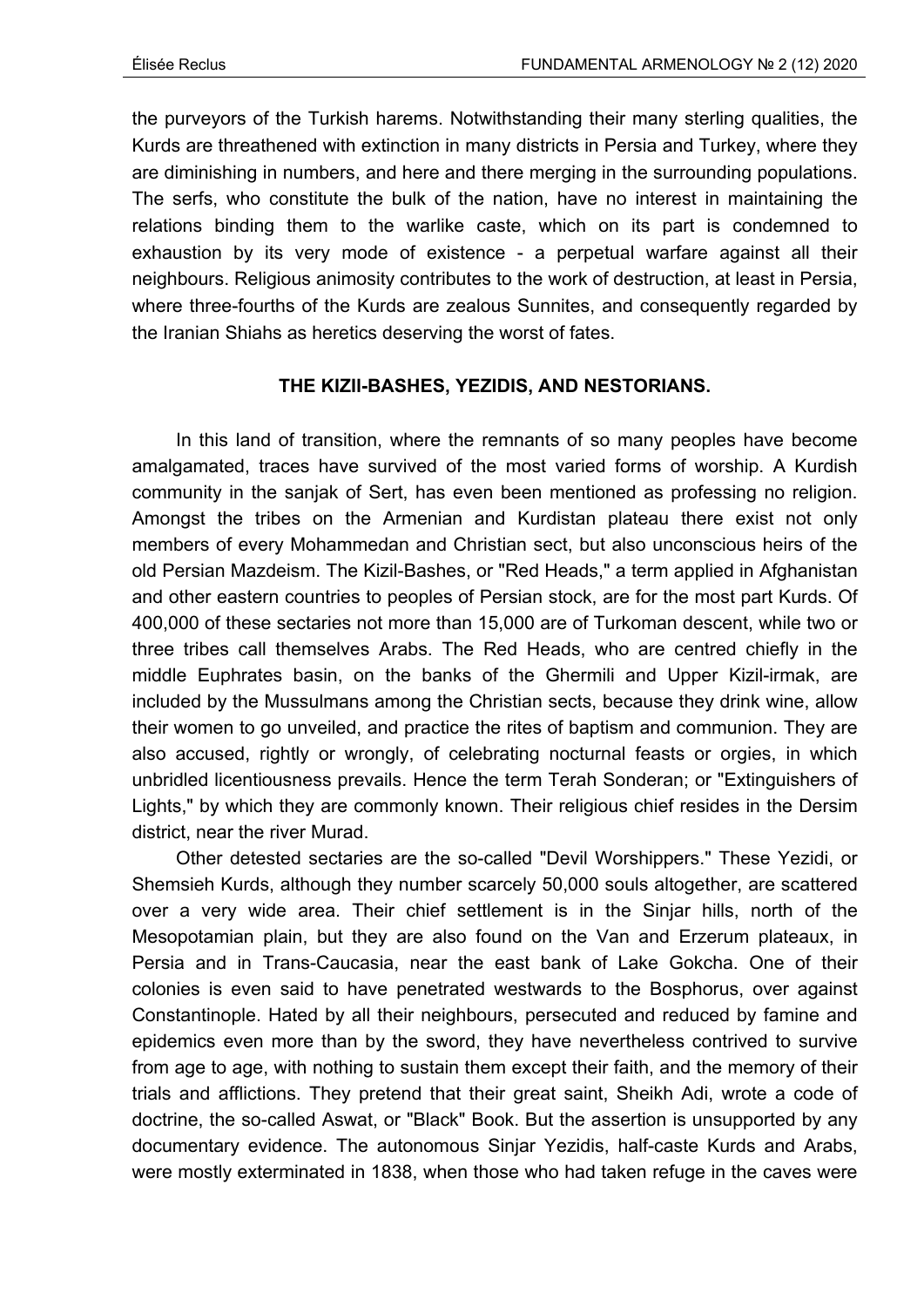smoked to death, and their women sold into slavery. Since then no Yezidi community has maintained its political independence.

The accounts given by travellers of the different Yezidi tribes vary so greatly that these sectaries have been referred to several distinct origins. Those residing near the Armenians seem to belong to that ethnical group, and extant documents mention a village in the Van district where the sect was founded in the ninth century. In Sinjar, on the contrary, they are traced to an Arab source, and their cult associated with Islam. In Persia again they are regarded as Guebres. Yet they are connected with the Mussulman world by their very title of Yezidi, derived from Yezid, the detested caliph, grandson *of* the prophet, and murderer of Hussein. Lastly, the Kurds confound them with the Christian sects of the lowlands, attributing to all alike every conceivable abomination. The ceremonies vary with every district. Some baptise their children and make the sign of the cross; others practice circumcision, which is prohibited elsewhere; in one place polygamy prevails, in another all are strict monogamists; formerly blue was chiefly worn; now this colour is held in horror, and replaced by white.

But the common bond of union between all the Yezidis, is the worship of the *melek*  Taus, their peacock or phoenix king, Lord of Life, Holy Ghost, Fire and Light, represented under the form of a bird with a cock's head, perched on a chandelier. His "prime minister" is Lucifer, the morning star, still venerated notwithstanding his fall. Having themselves fallen, by what right, they argue, could they curse the fallen angel? And as they themselves hope for salvation through the divine favour, why may not Lucifer also resume his rank as chief of the heavenly hosts? The prophets Moses, Mohammed, Jesus Christ, may themselves have been his incarnations: possibly he has already returned to heaven, in order again, as supreme minister, to execute the decrees of the divine legislator. They are struck with horror when they hear the archangel's name blasphemed by Moslem or Christian; and the sentence of death is said to be pronounced against those amongst them who take the name of "Satan." Those who hear it are bound to kill, first the blasphemer, then themselves. They scrupulously comply with the orders of their priests, and many make the pilgrimage to the shrine of Sheikh Adi, on the route to Amadiah, north of Mossul. Their pope, or Sheikh-Khan, resides at Baadli; but the sanctuary is in the village of Lalest, where lived a prophet, the "Mohammed" of the Yezidi. Here are performed the great ceremonies, and here the holy effigy of the melek Taus is exposed to the veneration of the faithful. Travellers, and even Christian missionaries amongst them, unanimously represent the Yezidi as far superior, morally, to their Nestorian or Gregorian, Shiah or Sunnite neighbours. They are perfectly honest, showing a scrupulous regard for the property of others. They are also extremely courteous to strangers, kind to each other, faithful to the marriage vow, and of industrious habits. The songs sung by them while tilling the land, or during the evening rest from labour, consist either of fragments of epic poems celebrating the great deeds of their forefathers, love ditties full of sentiment, or else plaintive appeals for redress. "The jackal preys only on carrion; but the pasha drinks the blood of our youth. He severs the young man from his betrothed. Cursed be whosoever two loving hearts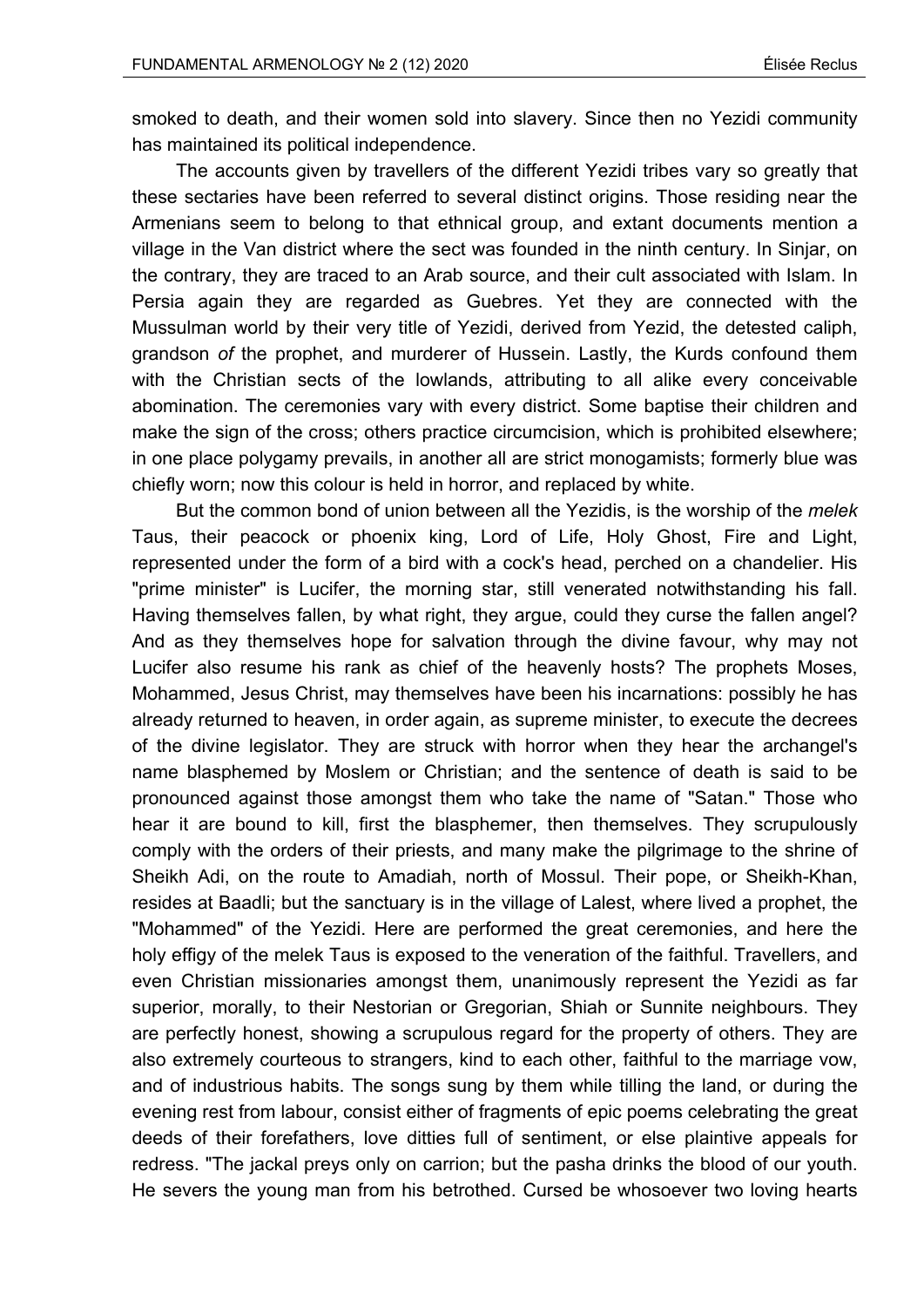sever. Cursed be the ruler to pity a stranger. Its dead the grave gives not up, but the angel of doom our cry will hear!"

Of the Christian sects surviving in Kurdistan, the most important is that of the socalled Nestorians, a title, however, which they reject, calling themselves "Messianic Nazarenes," "Syrian Nazarenes," or simply "Nazarenes." Their language is an Aramean dialect derived directly from the Syriac; hence the surprising facility with which they learn Hebrew, which the missionaries have introduced into their schools. Numbering, perhaps, 200,000 altogether, they are scattered, like the Yezidi, over a vast territory; and to them probably belonged the now extinct Nestorians of China, as well as the Nassareni-Moplahs of the Malabar coast, whose liturgical language is the Syriac, and who recognise as their head the Babylonian patriarch residing in Mossul. Their diffusion to such remote regions doubtless preceded the occupation of Mesopotamia by the Mohammedans, who did not invade the Julamerk highlands between lakes Van and Urmiah, where the Nestorians had their strongholds and most important communities. But in 1843 their villages were overrun by the surrounding Mussulman Kurds, who massacred the men taken in arms, carried the women into captivity, and brought up the young in the Mohammedan faith.

At present the Porte has no more loyal subjects than the surviving Christians of Julamerk, who, like the neighbouring Kurds, are divided into two classes, the *assireta,*  or nobles, and the peasants, little better than slaves. They are governed by a sacerdotal hierarchy, under the patriarchate of a priest-king known as "Mar Shimun," or "Lord Simon." The Nestorians trouble themselves little with the theological subtleties on the human and divine nature of Christ which gave rise to the schism of Nestorius. But ceremonial differences have sufficed to create secular hatreds between them and the other religious sects. The Chaldeans of Mesopotamia and Zagros, who are settled mostly in the Diarbekir district and north of Bagdad, have been united at least officially to the Church of Rome since the sixteenth century. Nevertheless they retain various old rites, and celibacy is restricted to the higher orders of the clergy. Recently, however, some of the Catholic missionaries have been endeavouring gradually to assimilate the Chaldean to the Latin ritual. On the other hand, the Nestorians, who remained faithful to the old Nazarene cult of Syria, have since 1831 been brought chiefly under the influence of the American missionaries. These Protestant evangelisers maintain about sixty stations in the country, contribute to the support of the native clergy and schools, and have more than once protected their highland congregations from the Turks and Kurds.

#### **TOPOGRAPHY.**

There are comparatively few towns in these upland regions, which have been so frequently wasted by pillage, famine, and military expeditions. Half the population still leads a semi-nomad existence between the winter and summer pastures, residing during the heats in felt tents 15 to 20 feet high, for the rest of the year in hovels half buried in the ground, with grass-grown roofs rendering them almost indistinguishable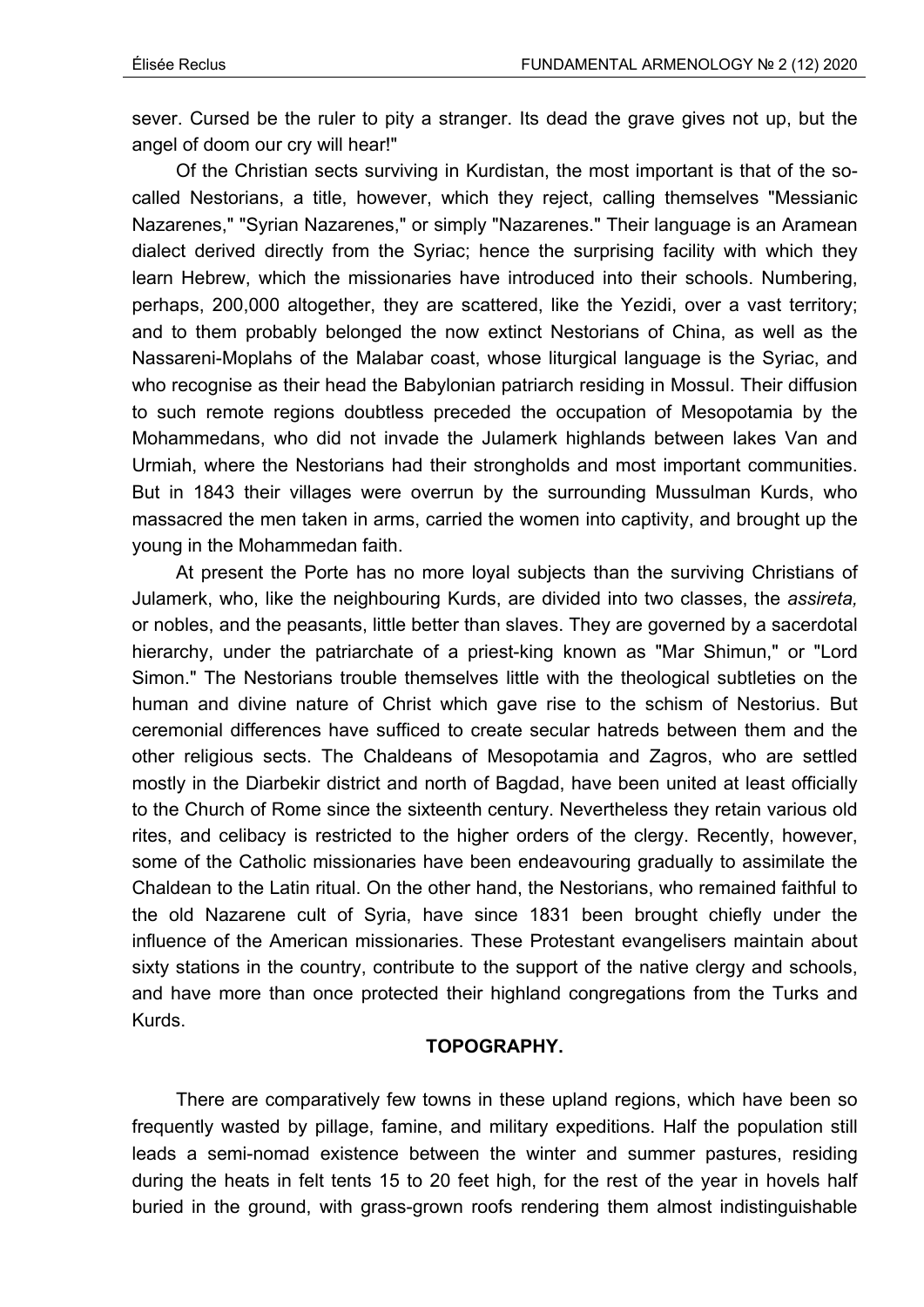from the surrounding land. Some of the powerful Kurdish chiefs possess large stone houses, but always so disposed as to keep in view the horses who form their main pride and delight.

West of Batum and the Chorukh delta, recently ceded to Russia, no town of any consequence occurs for a distance of over 90 miles along the coast. *Atina,* an old Greek colony, formerly known by the name of Athens, consists of a few scattered houses, and in the neighbourhood some mural remains mark the site of *Eski-Tirabzon,* or Old Trebizond. West of Atina follow the open roadsteads of *Rizeh,* and *Surmeneh,* beyond which comes the famous city of *Trebizond,* the Trapezos of the Greeks, founded some 2,600 years ago by a colony from Sinope. Trebizond was the capital of Pontus, and in the thirteenth century became the metropolis of the empire which was founded by Alexis Comnenus, and which for over 250 years arrested the progress of Islam. Although now merely a provincial capital, it preserves a certain importance as the outlet of Persia on the Black Sea. Notwithstanding its unsheltered anchorage, it has at all times been the port where passengers and goods are landed for the Iranian plateau, and where the produce of Persia is shipped for the West. The route, carried southwards over the rugged intervening highlands, is essentially a historic highway, the shortest and easiest between the Euxine and North Persia by the Bayazid Pass and the plain of Erzerum. The section between Trebizond and Erzerum now forms a fine carriage-road 200 miles long, accessible even to artillery. But the Trans-Caucasian railway from Batum and Poti through Tiflis to Baku, which must sooner or later be continued round the Caspian seaboard to Persia, is already threatening to deprive Trebizond of most of its trade. Nevertheless the imports and exports were still valued in 1881, at £1,733,000 and £1,000,000 respectively; and since the interdict imposed by the Russian Government on the Caucasian transit trade, the French sugars and English woven goods intended for the Persian market have again been diverted to the old route over the Armenian plateau.

Of the old ramparts, built in form of a trapezium, whence the name of the city, the lines are still marked by several ivy-clad towers and a ruined castle on the coast. The modern quarter of Ghiaur-Meidan, lying beyond the walls on a cliff east of the town, is occupied by Armenians, Greeks and the European merchants settled in the place. Here is also a considerable Persian colony, which supplies nearly all the local artisans. In an enormous cave on the Kolat-dagh hills south of Trebizond is the famous Panagia of Sumelas, the Miriam ana, or "Mother Mary," annually visited by 8,000 or 10,000 Greeks in the month of August. Even the Turkish women flock in large numbers to the shrine to implore her intercession against fever or sterility. She can dispel all calamities, but is especially potent against locusts, whence the title of "Panagia of the Locusts," by which she is known from Paphlagonia to Cappadocia. To the monastery belong extensive domains along the Euxine seaboard between Trebizond and Constantinople.

West of Trebizond other Greek names recall the days when Hellenic influence predominated on the coast of Pontus. *Tireboli,* or *Tarabulus,* is one of the numerous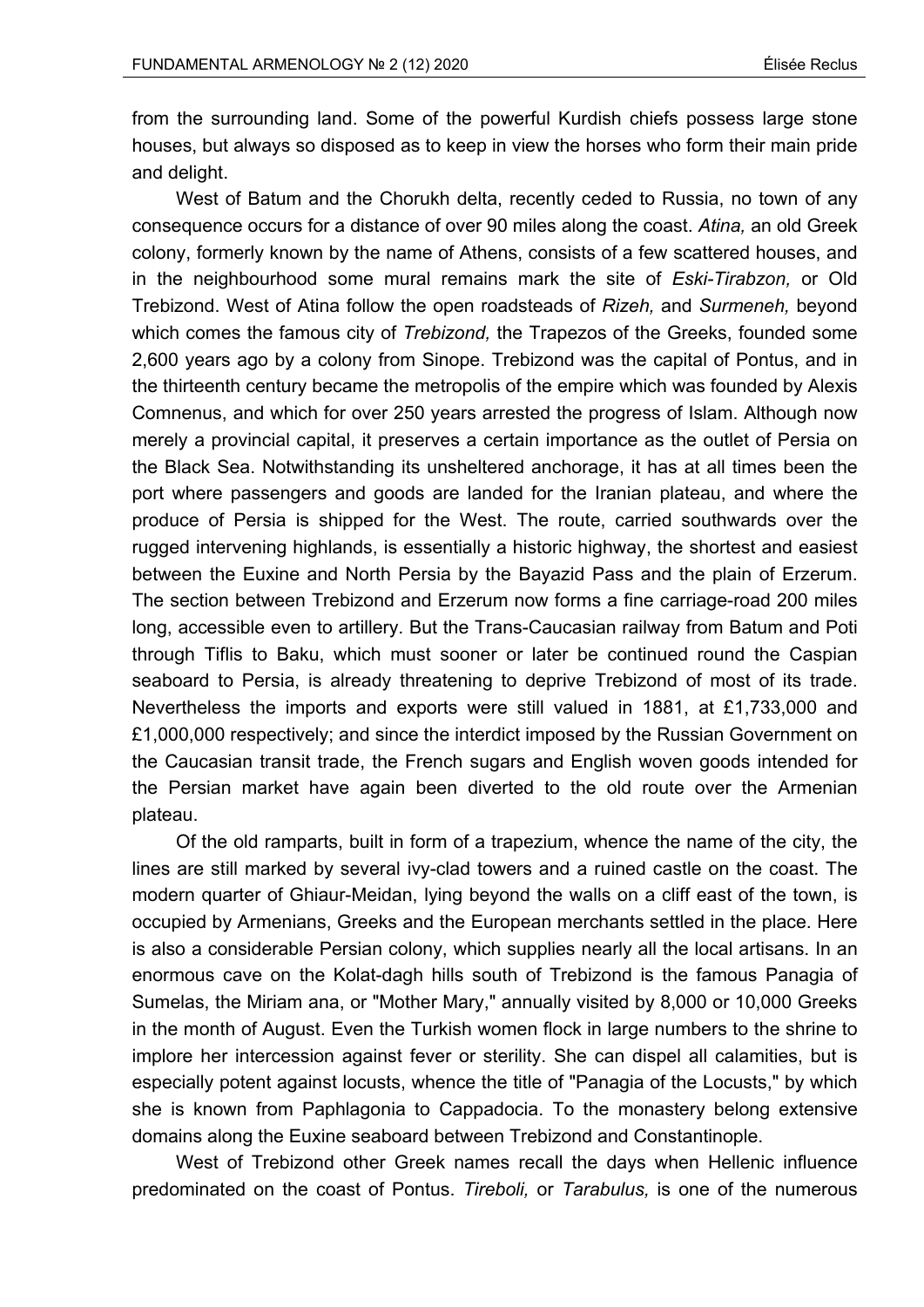*Tripolis* or "Three Cities," whose walls afforded a refuge to people of threefold origin. It has the advantage over Trebizond of lying at the mouth of a considerable stream, the Kharshut, which, however, flows through gorges too narrow to allow of a road being opened along its course. Farther on is the little seaport of *Kiresun,* the old Greek settlement of Kerasos, so named from the Armenian *keraz,* cherry, whole forests of which tree formerly encircled the town. But the staple exports at present are filberts, of which 3,500 tons, valued at £60,000, were shipped for Russia and other places in 1881.

Between Trebizond and Erzerum the chief station is *Baiburt,* which lies at the foot of the Kop-dagh on the eastern head-stream of the Chorukh. Like most other upland towns in Turkish Armenia, it is little more than a collection of hovels and ruins, commanded by a strong citadel dating from the Seljuk period. In the neighbourhood is a still finer castle, the Ghenis-kaleh, built by the old Genoese traders on the highway to Persia. The silver mines in the vicinity, as well as those of *Gurmish-khaneh,* lying further west in the upper Kharshut basin, are no longer worked, having been partly flooded since the middle of the present century, when they were the most productive in the Ottoman empire. The copper mine situated some 12 miles to the south-east of Baiburt, at one time employed 500 hands, and its deepest shaft descended 1,300 feet into the ground. The whole valley of Chorukh is strewn with the ruins of castles, churches, and towns. Yet the entire district might be changed to a vast garden, like the lateral valley of *Tortuni,* which supplies Erzerum with fruits and vegetables. In the neighbourhood stand the church and monastery of *Erek Vank,* the most remarkable monument of Georgian art.

*Erzerum* retains some of its former importance as the most advanced bulwark of Turkey towards Russia, and as the converging point of the caravans crossing the Armenian highlands, or radiating from this point towards Trebizond and Batum, Sivas and Diarbekir, Bagdad, Teheran, and Tiflis. The transit trade between the Euxine and Persia has greatly diminished since the completion of the Trans-Caucasian railway from the Black Sea to the Caspian; and after the Russian invasions of 1829 and 1877, the most skilful and industrious Armenian artisans, notably the workers in metal, left the city in the wake of the conquerors. Thus deprived at once of its trade and industries, and threatened with further aggression and political changes Erzerum has in recent times suffered greater losses than most other Turkish towns. It is also avoided by strangers, owing to its excessively severe winter climate. Lying at an altitude of 6,500 feet above the sea, in a treeless, marshy plain, its streets are blocked by snow for more than half the year. But during the summer months it presents a more inviting aspect, with its amphitheatre of mountains and snowy cones, the grassy slopes of the lower hills, and the cultivated tracts of its fertile and well watered alluvial plain.

The isolated hill crowned for centuries by the citadel of Erzerum, explains the choice made of this spot for strategical purposes. The ancient Armenian trading city of *Arzen* stood farther east. The fort of *Theodosiopolis,* erected at the beginning of the fifth century above the city of *Garin (Karin),* also took the name of Arzen, or *Arzen-er-Rum, that is*, "Arzen of the Romans" (Byzantine Greeks), whence the modern Erzerum. Few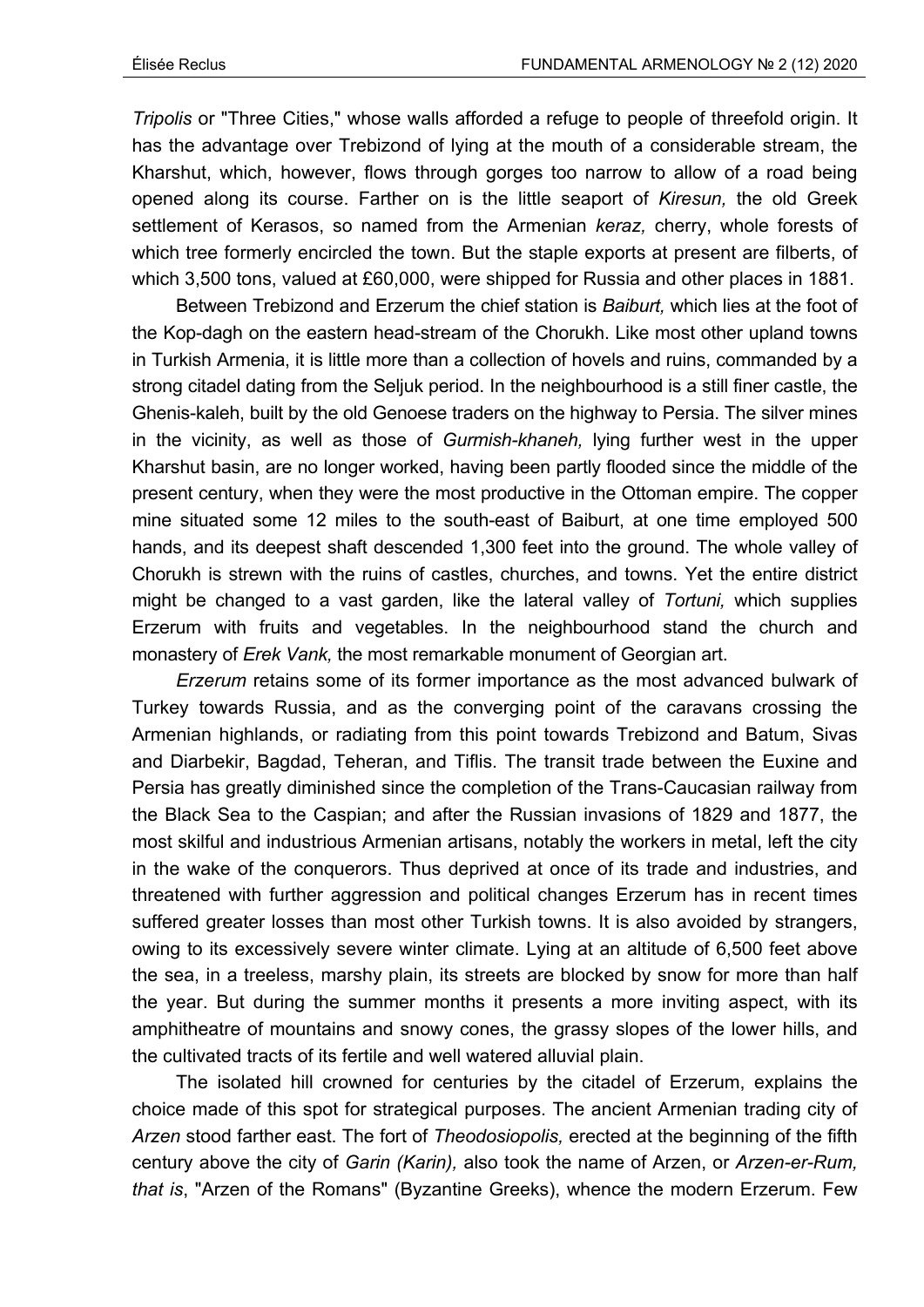places have been subject to more frequent assaults than this stronghold, which was successively taken and retaken by the, Persian Sassanides, by the Arabs, Mongols, Turks, and Russians, belonging in turn to every nation except the people in whose territory it stands. According to the vicissitudes of war, the population has fluctuated enormously. Before the siege of 1829, Erzerum is said to have contained 130,000 inhabitants, who were reduced the following year to 15,000. Its only striking monuments are the picturesque gray basalt citadel, and the mosque of the "Two Minarets," covered in the Persian style with enamelled porcelain. With the exception of leather-dressing, and some metal works, the local industries have almost disappeared, and the neighbouring mines are now closed. Yet this is the traditional home of the first workers in metal, those Tibarenians and Chalybes, who forged arms, and bronze and iron instruments, at a time when their neighbours were still in the stone age.

West of Erzerum, the main route follows the banks of the Kara-su (Upper Euphrates) down to the hot springs of *Ilija,* the most frequented in Armenia, and across several populous basins alternating with narrow gorges. But for a distance of 120 miles no town of any size occurs, till the ancient city of *Erzenjan,* or *Erzingan* (*Erez),* is reached, which lies in a fertile plain watered by several small tributaries of the Euphrates. Even before the Christian era, Erez was famous as the sanctuary of the Armenian goddess, Anahid (Anaïtis), who became successively the Artemis of the Greeks, the Roman Diana, and the Panagia of the Christians, when the old temple was transformed to a church of the Madonna. Before the rise of Erzerum, Erzenjan was the chief city of the Haïk country, whence the Armenians take their national name of Haïkans; and even when visited by Marco Polo it was still a large place, where were produced the finest "bouquerans" (muslins?) in the world. But it was overthrown by an earthquake in 1667, when half of the inhabitants perished in the ruins. Lying at an elevation of 4,500 feet, it enjoys a milder climate than Erzerum, and on its fertile plain are successfully cultivated the vine, melon, and other fruits of the temperate zone.

Below Erzenjan, a bluff overhanging the Euphrates, before it plunges into the profound gorges lower down, is crowned by the walled city of *Kemakh,* where the kings of Armenia at the beginning of the Christian era had their finest temples, their treasury, state prison, and tombs. But a still more remarkable place is *Eghin* or *Akin,* which stands on the right bank of the Kara-su (Euphrates) above the confluence of the Chaltachai. Here the river is deflected from its westerly course towards the Mediterranean, and begins to describe the series of bends through which it escapes from the Armenian highlands to Mesopotamia. In this romantic region Eghin occupies one of the finest sites in Western Asia, and has become a favourite retreat for the Armenian traders who have made their fortunes in Constantinople and in the cities of the lowlands. In the tributary Chalta-chai valley the chief place is *Divrig* or *Divrighi,* which is supposed to stand on the site of the *Nicopolis,* or "City of Victory," founded to commemorate the triumph of Pompey over Mithridates. Goître is very prevalent in these highlands, and especially in the Eghin district.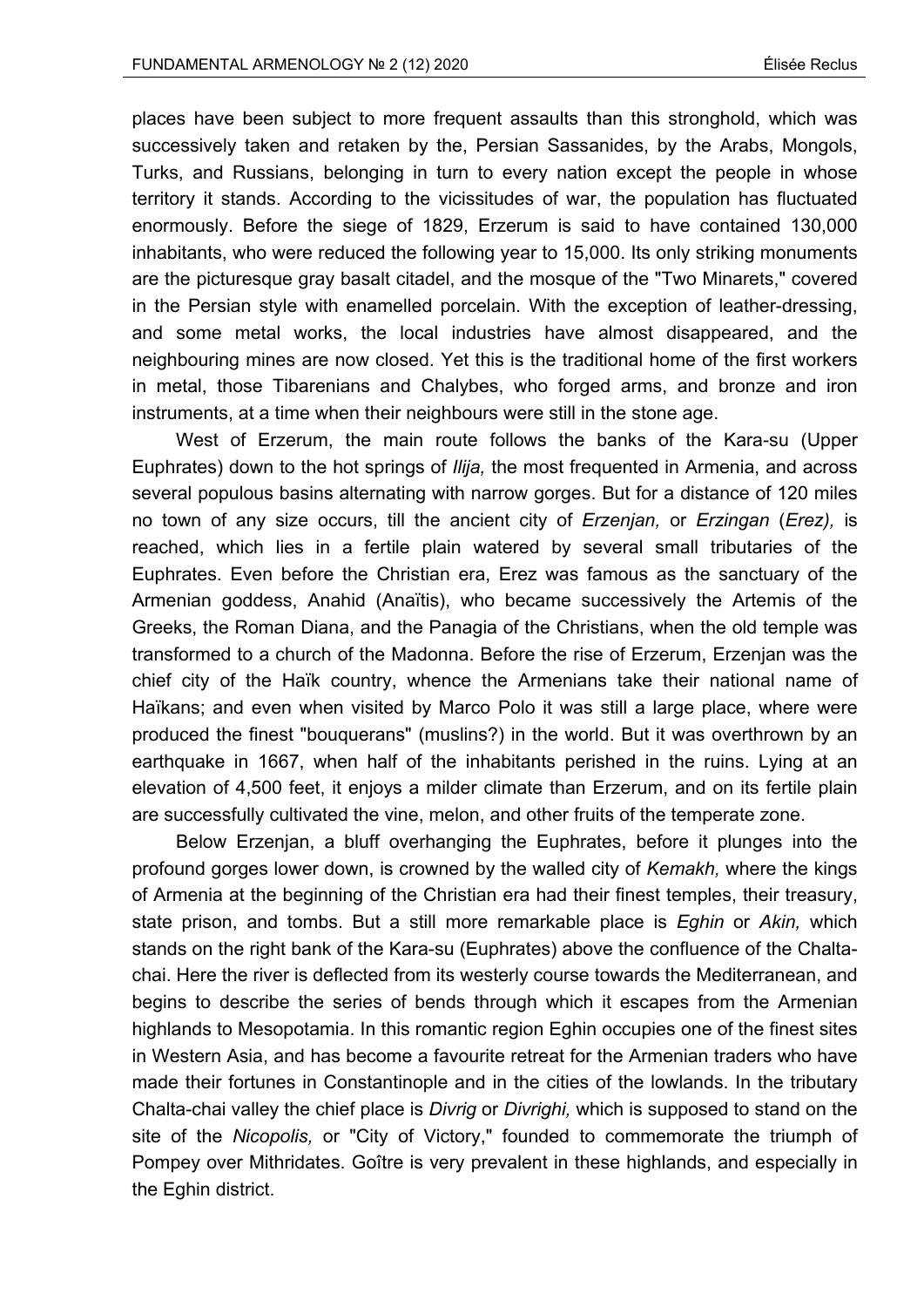East of Erzerum the main route to Persia crosses the easy pass of *Deveh-boinu,*  leading from the Euphrates to the Aras basin, and formerly fortified to protect the city against the Russians. Here is also the old fortress of *Hassan-kaleh,* now a mere collection of hovels at the foot of a hill crowned by the ruins of a fort wrongly attributed to the Genoese. Below Hassan-kaleh the route bifurcates near the Trans-Caucasian frontier, one branch running north-east along the course of the Aras to the town of *Khorasan,* and thence to Kars, the other winding up to the Deli-baba Pass and down to the valley of the Upper Murad, or Eastern Euphrates. Here are *Topra-kaleh,* almost entirely abandoned since the first Russian invasion; *Uch-Kilissa,* or the "Three Churches,'' a much frequented place of pilgrimage; and *Diyadin,* at the foot of an ancient fortress at the junction of the head-waters of the Murad. Near Diyadin, now merely a ruined caravan station, formerly stood the great city of *Zahrawan,* destroyed by the Persians in the middle of the fourth century, when it is said to have contained about 80,000 inhabitants, of whom 50,000 were Jews.

*Bayazid,* which lies south of the main route to Persia, and of the water-parting between the Euphrates and Urmiah basins, replaced the old Armenian city of Pakovan, founded in the first century of the new era. The present town, which is named after its founder, Sultan Bayazid I., forms one of the most picturesque groups of ruins in Western Asia. The steep slopes are covered with an amphitheatre of buildings, above which rise a half-ruined palace and a graceful minaret, commanded by a strong citadel. Still higher up a red marble crag streaked in white forms, with a snowy crest, a suitable background to this romantic scene. The palace, built by a Persian architect, was, till recently, the finest in the Turkish empire. Porticoes, colonnades, and walls are entirely constructed of the rich red marble from the neighbouring hill; the interlaced arabesque and foliated sculptures display marvellous taste and delicacy, combined with a sobriety of judgment rare amongst Persian artists. The mosque has been degraded to a barrack; the neighbouring buildings have been rent, and a large portion of the city levelled to the ground, by earthquakes; but the graceful minaret still maintains its equilibrium. Convalescent fever patients were formerly sent from Erivan to enjoy the benefit of the pure air of Bayazid.

South and south-west of the old lacustrine basin, where the Murad is joined by the Sharian-chai from the Pasin plateau, the course of the Upper Euphrates has not yet been entirely explored, although traversed by numerous travellers. No great caravan route runs in the direction of this upland river valley, which is inhabited by fierce and formidable Kurdish tribes. Amongst the few centres of population in this wild region, the most noteworthy are *Melezgherd* (*Manazgherd),* which supplies a great part of Armenia with salt from the Tuzla-su, or "Salt River," and *Mush,* capital of the Pashalik, watered by the Murad. Mush lies not on the river itself, but on an extensive lateral plain at the issue of a rocky gorge commanded by mountains, on which the snow lies for six months in the year. But lying 1,600 feet lower down than Erzerum, it enjoys a milder climate, in which fruit-trees and even the vine are cultivated. The ruined citadel was formerly the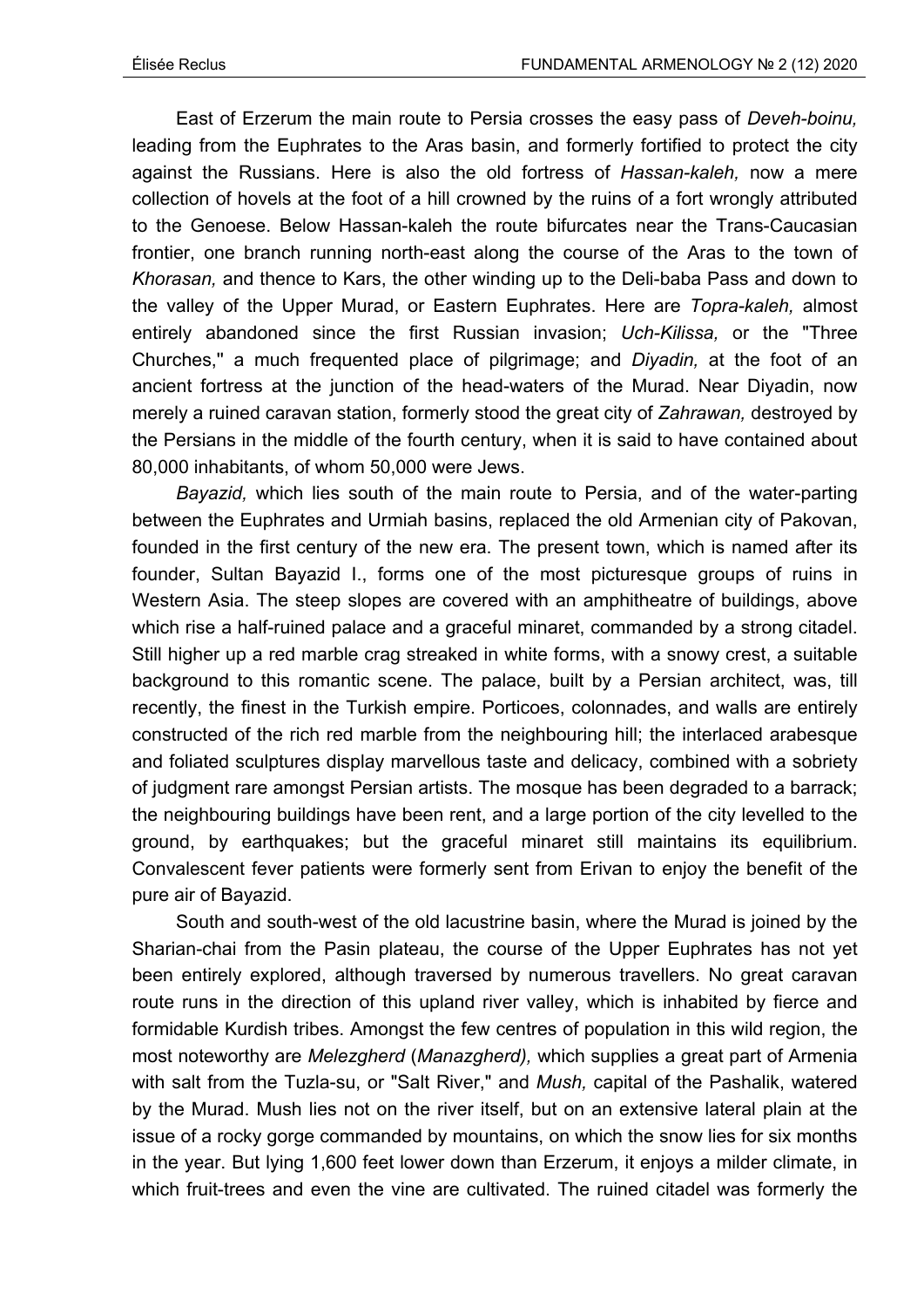residence of those Mamigonians who were governed by princes from Jenasdan that is, China - during the first centuries of the vulgar era. In the Mush district were born two illustrious Armenians: Mezrop, inventor of the Haïkan alphabet, and Moses, the historian.

After its junction with the Kara-su, which flows from a "fathomless" crater in the plain of Mush, the Murad plunges into a deep gorge, forming a cataract, from the sound of whose roaring waters the neighbouring village of *Gurgur,* or *Kurkur,* takes its name. Although already very copious, the river is not yet navigable below this point. Dashing against its rocky walls, the current here recoils in swift eddies, or descends in rapids over the reefs. At certain points the hills running athwart its course confine it to a very narrow bed between vertical walls or abrupt escarpments rising several hundred yards above the stream. Near the village of *Akrakli,* the Murad is only some twenty paces broad, and assumes the character of a regular river only after passing the town of *Palu.*  But the attempts made to navigate it, from this place to the confluence of the two Euphrates, have hitherto proved unsuccessful. The current, which at *Palu* is still 2,880 feet above sea-level, is too swift for ordinary craft, which are here replaced by the *kelleks,* or rafts made of thin planks bound together with ropes and supported by inflated sheepskins. Six of these floats will carry four men over the eddies and rapids. The last bridge across the river above Hilleh is at Palu, which is commanded by a picturesque citadel, traditionally attributed to the hands of genii. In the neighbourhood is a cuneiform rock inscription, and the district yields the best wine in Armenia. A little farther south are the important iron-works of *Sivan-maden,* where the hills and valleys are strewn with rich blocks of black ferriferous ore. Near Sivan-maden the water-parting between the Tigris and Murad lies within half a mile of the latter river, whose chief northern affluent is the Mezur-su. Near the junction is the wretched hamlet of *Mazgherd,*  in which Taylor recognises the Iranian Hormuz-ghere, or "City of Hormuz." Here formerly stood a fire-temple, whose remains, visible at a vast distance, are still venerated by the neighbouring Kizil-bash and Armenian communities.

Below the confluence of the Murad and Kara-su, the main stream is still locally known as the Murad, a name said to be derived from the numerous forts erected on the surrounding hills by Murad I. The term Frat (Euphrates) borne by the Kara-su, is not usually extended to the united waters till they reach the plain. No large town has sprung up at the confluence, and *Kyeban-maden,* which stands on the left bank a little lower down, evidently owes its origin to the recently abandoned argentiferous lead mines of the vicinity. The cliffs here at intervals confining the stream to a narrow bed, also prevent the formation of roads, so that all the caravan routes, towns, and strongholds, lie higher up on the plateaux and in the lateral valleys. In the triangular space formed by the two Euphrates, the chief place is *Chemech-gadzak,* the ancient *Hierapolis,* which is enclosed on three sides by sandstone rocks, full of formerly inhabited caverns. On the western plateaux *Arabkir,* or "Arab Conquest," lies 2 miles south of *Eski-shehr* ("Old Town") in a depression encircled by black basalt scarps. This gloomy upland recess has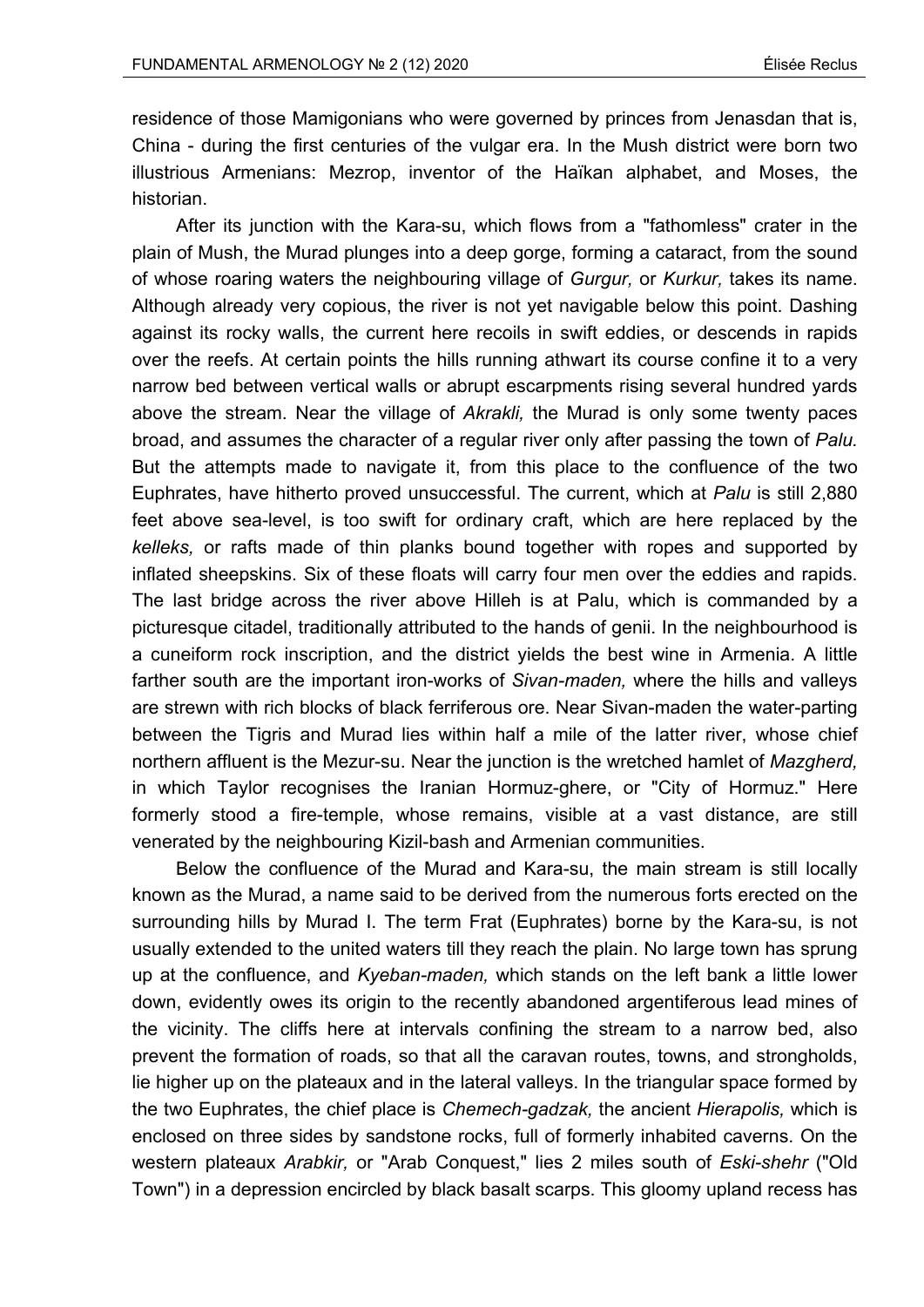been converted into a smiling garden by its industrious inhabitants, whose weavers import spun cotton from England for the local looms.

The peninsular district limited north by the Murad, west and south by the great bend of the Euphrates, is commanded by the fortified city of *Kharput* (*Karberd),* which overlooks a fertile and well cultivated plain, yielding all the fruits of the temperate zone. In the middle of this plain stands the town of *Mezereh,* known also as "New Kharput." The "Armenian College" founded at Kharput by the American missionaries, has become the chief centre of public instruction for the whole of Armenia and Kurdistan.

In the south-eastern section of the Armenian plateaux, the largest place is *Van,*  which gives its name to the neighbouring lake. It stands about 2 miles from the east bank in a level plain, surrounded on the north, east and south by bare limestone hills. The city proper is enclosed on three sides by broad ditches, and a double rampart of crenelled walls flanked by towers. But the outer city, that of the *Baghlar* or "gardens," is far more extensive, stretching a long way across the fertile plain, which has given rise to the saying, "Van in this, heaven in the next world!" In summer nearly the whole population leaves the inner town for the suburban district, whose glories are mostly concealed by high walls from the passing traveller. The wine of the local vintages is light and very pleasant to the taste. The native women weave a species of goat-hair waterproof moire antique, highly esteemed even in Constantinople. The walled town, like so many other places in Kurdistan and Persia, is sometimes known as *Shemiram* or *Semiram.* In this case, however, there is historical evidence to show that, before taking the name of Van, from an Armenian king, its second founder, it was specially designated by the title of *Semiramgherd,* or "City of Semiramis." The historian, Moses of Khorene, who saw the magnificent palaces attributed to the famous queen, states that she brought from Assyria sixty architects and 42,000 workmen, who were employed for five years in the construction of those palaces and gardens which became one of the "wonders of the world." Here Semiramis chose her summer residence in order to enjoy the pure air of the highlands. Although no trace remains of the Assyrian buildings, the rock of Van, which towers in isolated majesty above the terraced houses clustering at its foot, offers none the less an inexhaustible mine of wealth to the archaeologist. This huge mass of nummulitic limestone, which is 2,000 feet long and about 100 high, comprises three main sections, all containing numerous galleries, flights of steps, crypts, and inscriptions. At all elevations the lines of cuneiform characters are visible on the bare rocky walls. Schultz, who was afterwards assassinated in Kurdistan, was the first to study them by means of a telescope erected on the top of a minaret. Rubbings were subsequently taken by Deyrolle, by means of ropes and ladders suspended in mid-air. One of the inscriptions, which, like that of Bisutun, is trilingual, relates almost in the same words the great deeds of Xerxes, son of Darius. But other far more ancient writings had long defied all efforts to interpret them, till they yielded up their secret to the patient labour of Professor Sayce und M. Guyard. Their texts, composed in Old Armenian, are no longer a mystery, and the events here recorded in marble archives